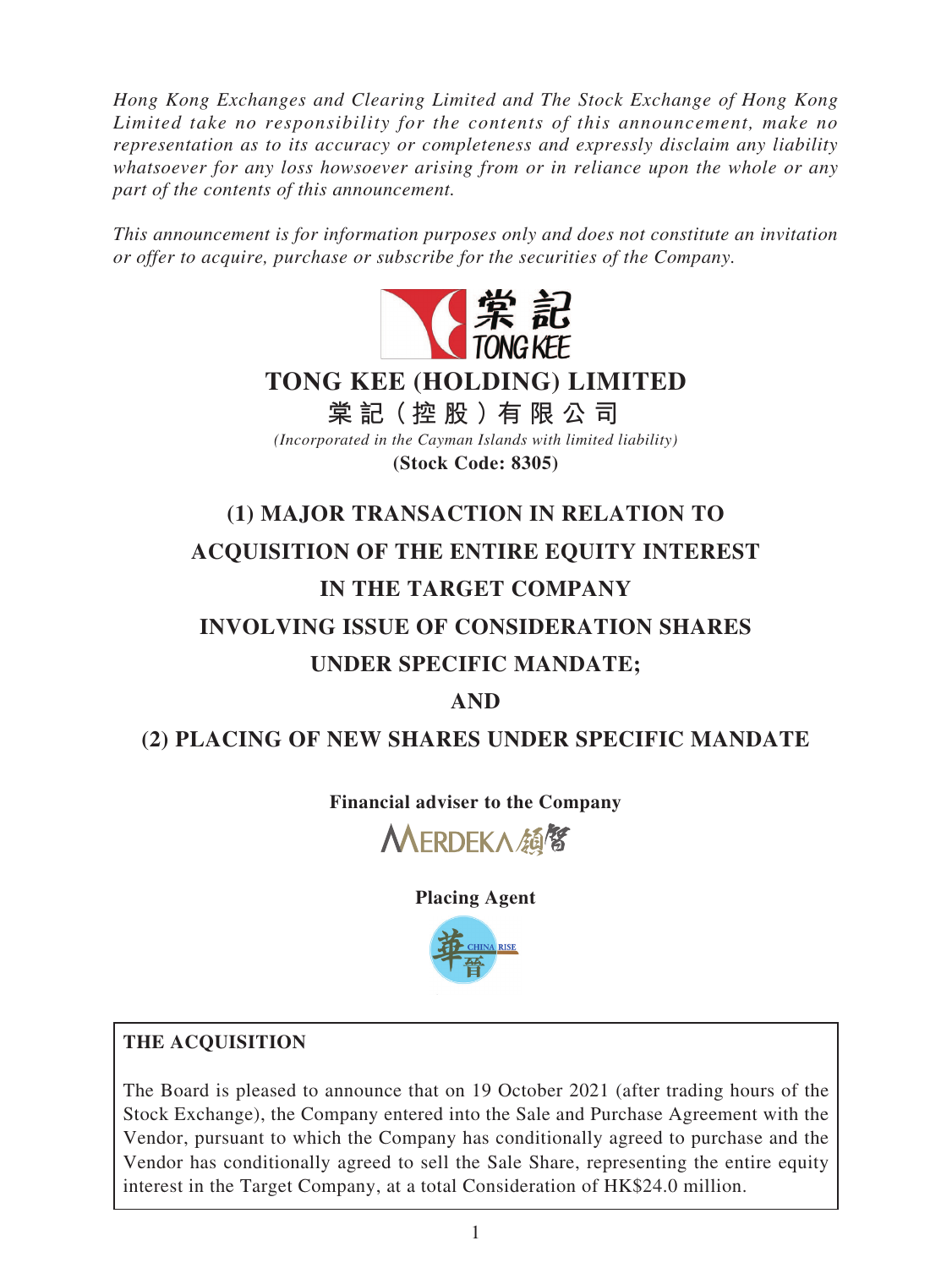The Consideration shall be satisfied (i) as to HK\$18.5 million by allotting and issuing to the Vendor an aggregate of 185,000,000 Consideration Shares, credited as fully paid, at the Issue Price of HK\$0.10 per Consideration Share; and (ii) the remaining balance of HK\$5.5 million by way of cash.

As at the date of this announcement, the Target Company is wholly-owned by the Vendor. Upon the Acquisition Completion, the Company will be interested in the entire issued share capital of the Target Company. As such, the Target Company will become a wholly-owned subsidiary of the Company and the financial information of the Target Group will be consolidated into the consolidated financial statements of the Group.

The Acquisition Completion is subject to, among other things, the Placing having been completed with net proceeds of not less than HK\$5.5 million.

## **THE PLACING OF NEW SHARES UNDER SPECIFIC MANDATE**

On 19 October 2021 (after trading hours of the Stock Exchange), the Company entered into the Placing Agreement with the Placing Agent, pursuant to which the Placing Agent has conditionally agreed to procure, as agent of the Company, not less than six Placees who and whose ultimate beneficial owners shall be Independent Third Parties, to subscribe for up to 65,000,000 Placing Shares at the Placing Price of HK\$0.10 per Placing Share on a best effort basis.

The Placing Completion is subject to, among other things, the Sale and Purchase Agreement having become unconditional in all respects (other than the Placing Completion).

The maximum number of Placing Shares under the Placing represents: (a) approximately 8.13% of the existing issued share capital of the Company as at the date of this announcement; and (b) approximately 6.19% of the issued share capital of the Company as enlarged by the allotment and issue of the Consideration Shares and the Placing Shares (assuming that there will be no change to the issued share capital of the Company from the date of this announcement to the date of Acquisition Completion and the Placing Completion). The aggregate nominal value of the maximum number of Placing Shares under the Placing will be HK\$650,000.

The Placing Price of HK\$0.10 per Placing Share represents (a) a discount of approximately 20.00% to the closing price of HK\$0.125 per Share as quoted on the Stock Exchange on the date of the Placing Agreement; and (b) a discount of approximately 22.48% to the average closing price of HK\$0.129 per Share as quoted on the Stock Exchange for the last five consecutive trading days prior to the date of the Placing Agreement.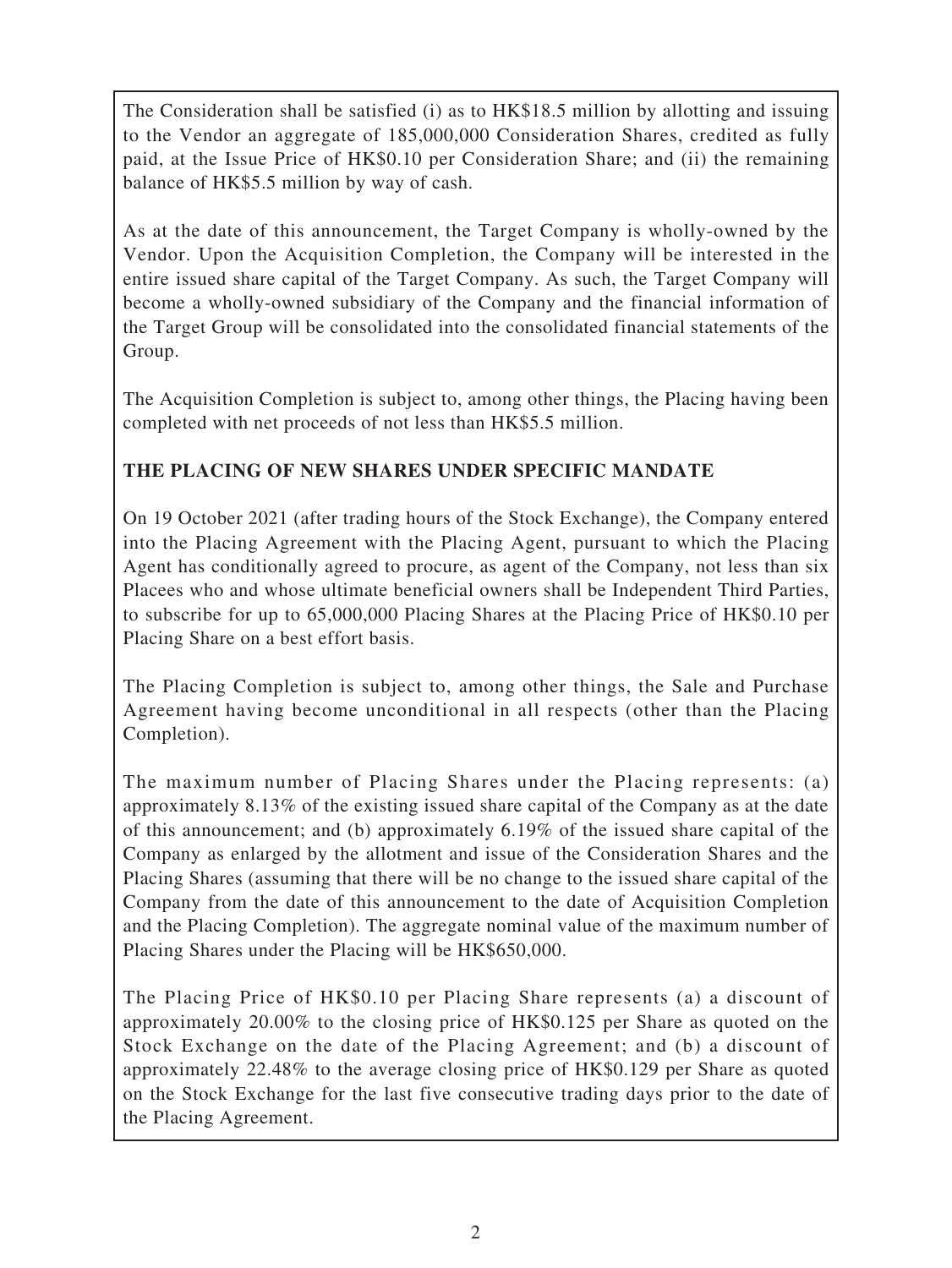Subject to the Placing Completion and assuming all the Placing Shares are successfully placed, the maximum gross proceeds from the Placing are expected to be approximately HK\$6.5 million; and the net proceeds (after deducting related costs and expenses of the Acquisition and the Placing) from the Placing are estimated to be approximately HK\$5.5 million. On such basis, the maximum net issue price raised per Placing Share will be approximately HK\$0.085. The Company intends to apply the entire net proceeds from the Placing of approximately HK\$5.5 million for the partial settlement of the Consideration.

## **GEM LISTING RULES IMPLICATIONS**

As one or more of the applicable percentage ratio(s) (as defined under the GEM Listing Rules) in respect of the Acquisition exceed(s) 25% but is/are less than 100%, the Acquisition constitutes a major transaction on the part of the Company and is subject to the notification, announcement and Shareholders' approval requirements under Chapter 19 of the GEM Listing Rules.

The Company will seek the Shareholders' approval at the EGM for the grant of the Shares Specific Mandate and the Placing Specific Mandate to allot and issue the Consideration Shares and the Placing Shares, respectively.

## **GENERAL**

The EGM will be convened and held for the Shareholders to consider and, if thought fit, pass the ordinary resolution(s) to approve, among other things, (i) the Sale and Purchase Agreement and the transactions contemplated thereunder (including but not limited to the allotment and issue of the Consideration Shares under the Shares Specific Mandate); and (ii) the Placing Agreement and the transactions contemplated thereunder (including but not limited to the allotment and issue of the Placing Shares under the Placing Specific Mandate).

To the best of the Directors' knowledge, information and belief having made all reasonable enquiries, no Shareholder has a material interest in the Acquisition or the Placing, and therefore no Shareholder is required to abstain from voting on the relevant resolution(s) in respect of the Sale and Purchase Agreement and the Placing Agreement and the respective transactions contemplated thereunder to be proposed at the EGM.

A circular containing, among other things, (i) further information relating to the Sale and Purchase Agreement and the transactions contemplated thereunder; (ii) further information relating to the Placing Agreement and the transactions contemplated thereunder; (iii) the financial information of the Group and the Target Group; (iv) unaudited pro forma financial information of the enlarged Group; and (v) the notice of the EGM, is expected to be despatched to the Shareholders on or before 16 November 2021 as additional time is required for the preparation of the relevant information to be included in the circular.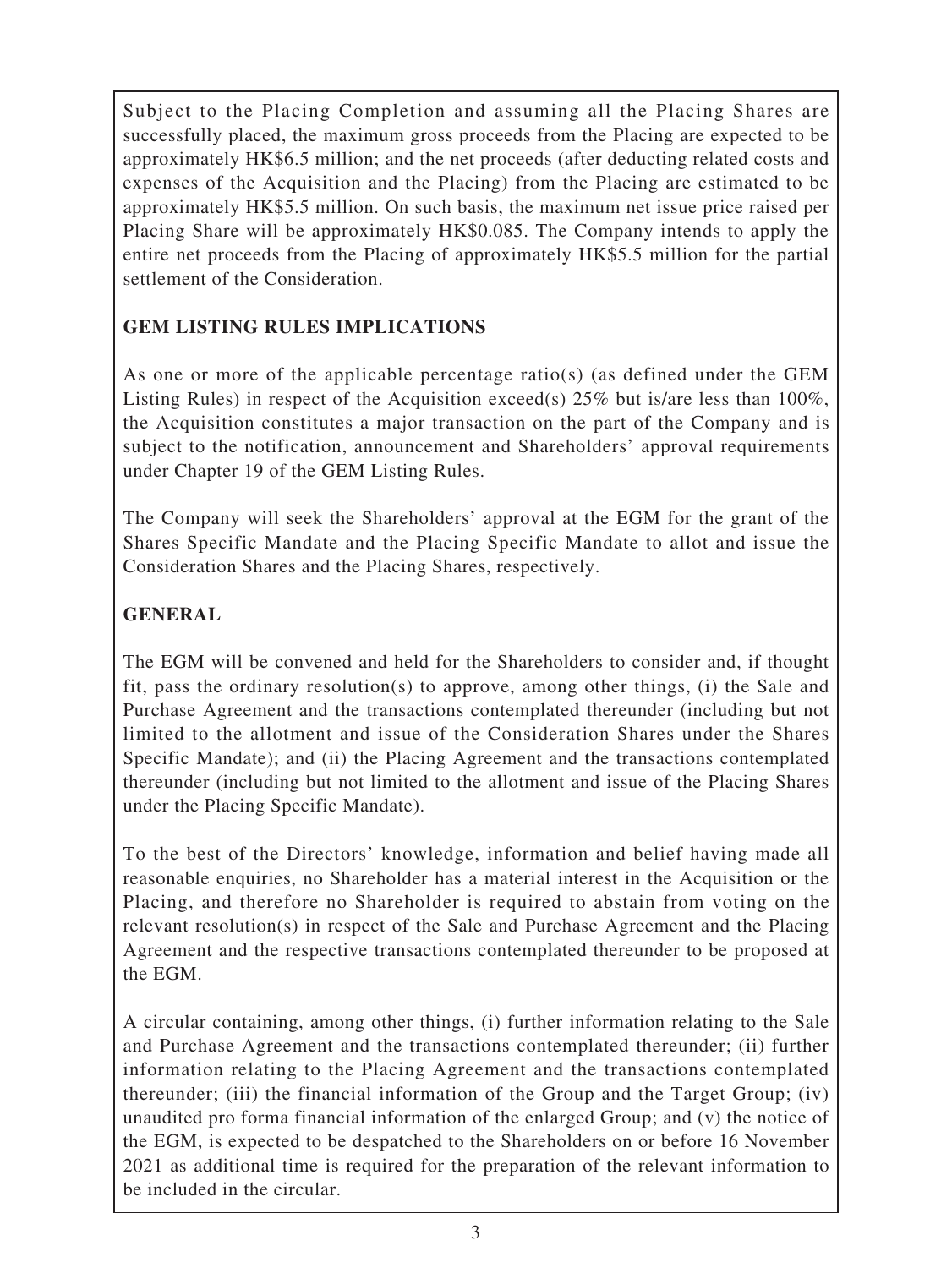**Each of the Acquisition Completion and the Placing Completion is conditional upon the satisfaction of the conditions precedent set out in the Sale and Purchase Agreement and the Placing Agreement, respectively. Accordingly, the Acquisition and the Placing may or may not proceed. Shareholders and potential investors of the Company are therefore advised to exercise caution when dealing in the securities of the Company.**

## **THE ACQUISITION**

The Board is pleased to announce that on 19 October 2021 (after trading hours of the Stock Exchange), the Company entered into the Sale and Purchase Agreement with the Vendor, pursuant to which the Company has conditionally agreed to purchase and the Vendor has conditionally agreed to sell the Sale Share, representing the entire equity interest in the Target Company, at a total Consideration of HK\$24.0 million.

## **THE SALE AND PURCHASE AGREEMENT**

**Date:** 19 October 2021

**Parties:** (1) the Company; and

(2) the Vendor

To the best of the Directors' knowledge, information and belief having made all reasonable enquiries, each of the Vendor and its ultimate beneficial owner is an Independent Third Party.

## **Asset to be acquired**

Pursuant to the terms and conditions of the Sale and Purchase Agreement, the Vendor has conditionally agreed to sell, and the Company has conditionally agreed to purchase, the Sale Share, representing the entire equity interest in the Target Company.

## **Consideration**

The Consideration is HK\$24.0 million, which shall be satisfied by the Company in the following manner:

- (a) as to HK\$18.5 million by allotting and issuing to the Vendor an aggregate of 185,000,000 Consideration Shares, credited as fully paid, at the Issue Price of HK\$0.10 per Consideration Share upon the Acquisition Completion; and
- (b) the remaining balance of HK\$5.5 million (the "**Remaining Consideration**") by way of cash immediately upon the Acquisition Completion.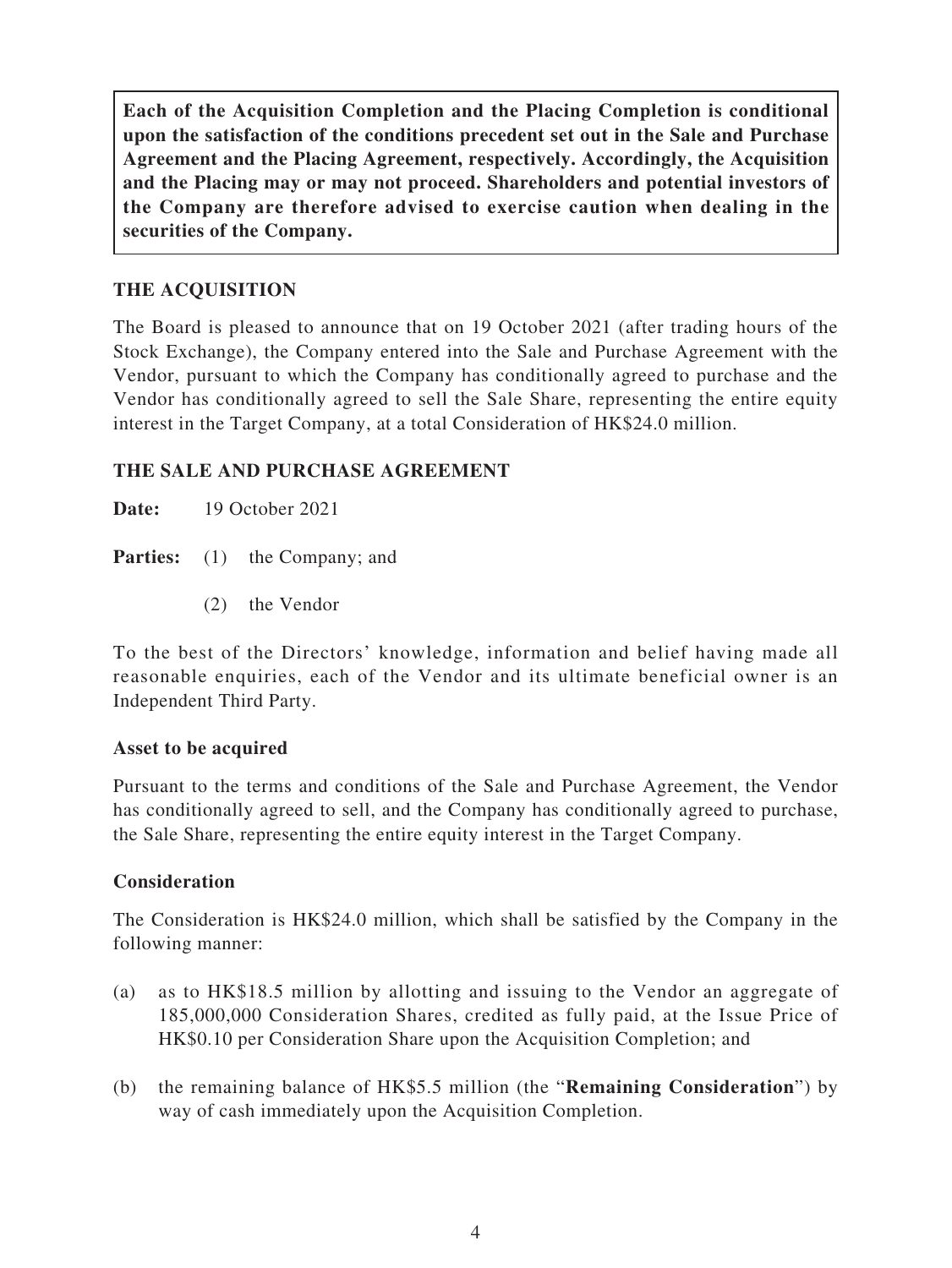The Consideration was determined after arm's length negotiations between the Company and the Vendor on normal commercial terms, after considering, among other things, (i) the preliminary valuation of the Target Company of approximately HK\$25,377,000 as at 30 September 2021 based on the market approach compiled by an independent professional valuer; (ii) the unaudited consolidated assets and liabilities of Projexasia as at 31 July 2021; and (iii) other factors as set out in the section headed "Reasons for and benefits of the Acquisition" in this announcement. The cash portion of the Consideration will be entirely funded by the net proceeds from the Placing.

#### **Conditions precedent to the Acquisition**

The Acquisition Completion shall be conditional upon and subject to:

- (a) the Company being satisfied with the results of the due diligence review on the Target Group to be conducted under the Sale and Purchase Agreement;
- (b) all necessary consents and approvals required to be obtained on the part of the Vendor, the Target Company, Projexasia and the Joint Venture (if applicable) in respect of the Sale and Purchase Agreement and the transactions contemplated thereunder having been obtained and remain in full force and effect;
- (c) all necessary consents and approvals required to be obtained on the part of the Company in respect of (i) the Sale and Purchase Agreement and the transactions contemplated thereunder; and (ii) the Placing Agreement and the transactions contemplated thereunder, having been obtained and remain in full force and effect;
- (d) the passing by the Shareholders at the EGM to be convened and held in accordance with the requirements of the GEM Listing Rules, of such resolution(s) to approve the Sale and Purchase Agreement and the transactions contemplated thereunder, including but not limited to the grant of the Shares Specific Mandate and the allotment and issue of the Consideration Shares;
- (e) the GEM Listing Committee of the Stock Exchange granting the listing of and permission to deal in the Consideration Shares;
- (f) the GEM Listing Committee of the Stock Exchange granting the listing of and permission to deal in the Placing Shares;
- (g) the Placing having been completed with net proceeds of not less than HK\$5.5 million;
- (h) a written indication from the Bank, which grants an approval in-principle for the full discharge and release of Mr. Grant's liabilities and obligations under the Personal Guarantees subject to the execution of the Corporate Guarantee upon the Acquisition Completion, and states that such approval in-principle is approved by such relevant department or division of the Bank which has the authority to make the final approval on the release of the Personal Guarantees, or in such other form mutually acceptable to both the Company and the Vendor, together with the form/ template of the Corporate Guarantee that is required to be signed by the Company, having been obtained; and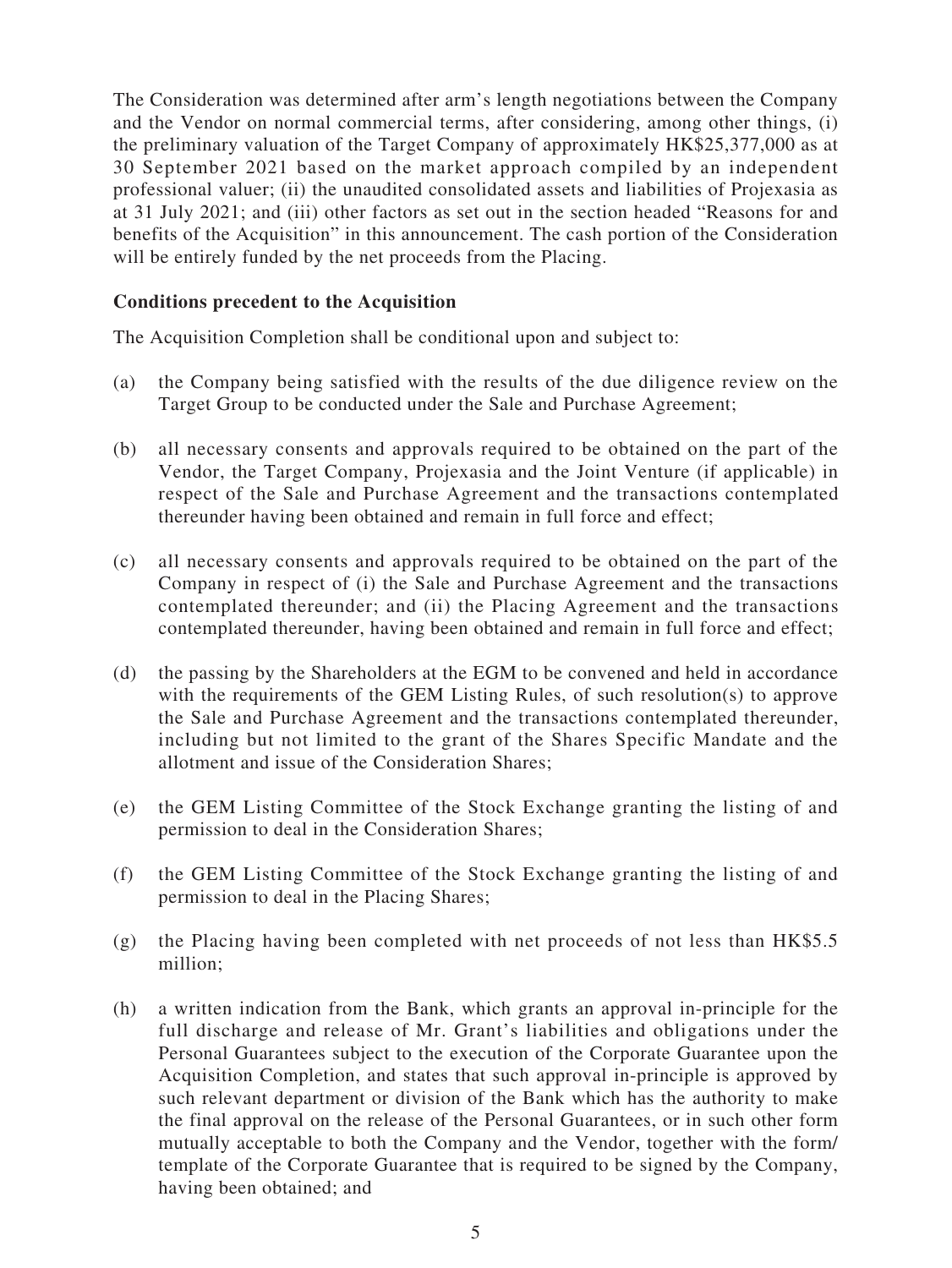(i) the warranties made by the Vendor to the Company under the Sale and Purchase Agreement remaining true and accurate and not misleading in all material respects.

The Company may at its absolute discretion at any time waive in writing any of the Acquisition Conditions (a) and (i) and such waiver may be made subject to such terms and conditions as are determined by the Company. The Vendor may at its absolute discretion at any time waive in writing Acquisition Condition (h) and such waiver may be made subject to such terms and conditions as are determined by the Vendor. All other Acquisition Conditions are incapable of being waived by any parties. If the Acquisition Conditions set out above have not been satisfied (or as the case may be, waived by the Company and/or the Vendor) on or before 4:00 p.m. on 31 March 2022 (or such later date as the Vendor and the Company may agree in writing), the Sale and Purchase Agreement shall cease and be terminated, and thereafter neither party shall have any obligations and liabilities towards each other thereunder save for any antecedent breaches of the terms thereof.

## **Consideration Shares**

Subject to the fulfillment or waiver (as the case may be) of the Acquisition Conditions as set out in the paragraph headed "Conditions precedent to the Acquisition" above, the Company shall allot and issue 185,000,000 Consideration Shares to the Vendor at the Issue Price to satisfy part of the Consideration upon Acquisition Completion.

The Consideration Shares represent: (a) approximately 23.13% of the issued share capital of the Company as at the date of this announcement; and (b) approximately 17.62% of the issued share capital of the Company as enlarged by the allotment and issue of the Consideration Shares and the Placing Shares (assuming that there will be no change to the issued share capital of the Company from the date of this announcement to the date of Acquisition Completion and the Placing Completion and all Placing Shares are successfully placed by the Placing Agent).

The Consideration Shares shall be issued by the Company pursuant to the Shares Specific Mandate to be sought from the Shareholders at the EGM. The Consideration Shares, when allotted and issued, shall rank *pari passu* in all respects *inter se* and with all other Shares in issue on the date of allotment and issue of the Consideration Shares.

An application will be made to the Stock Exchange by the Company for the listing of, and permission to deal in, the Consideration Shares.

#### **Issue Price**

The Issue Price of HK\$0.10 per Consideration Share represents:

(i) a discount of approximately 20.00% to the closing price of HK\$0.125 per Share as quoted on the Stock Exchange on the date of the Sale and Purchase Agreement; and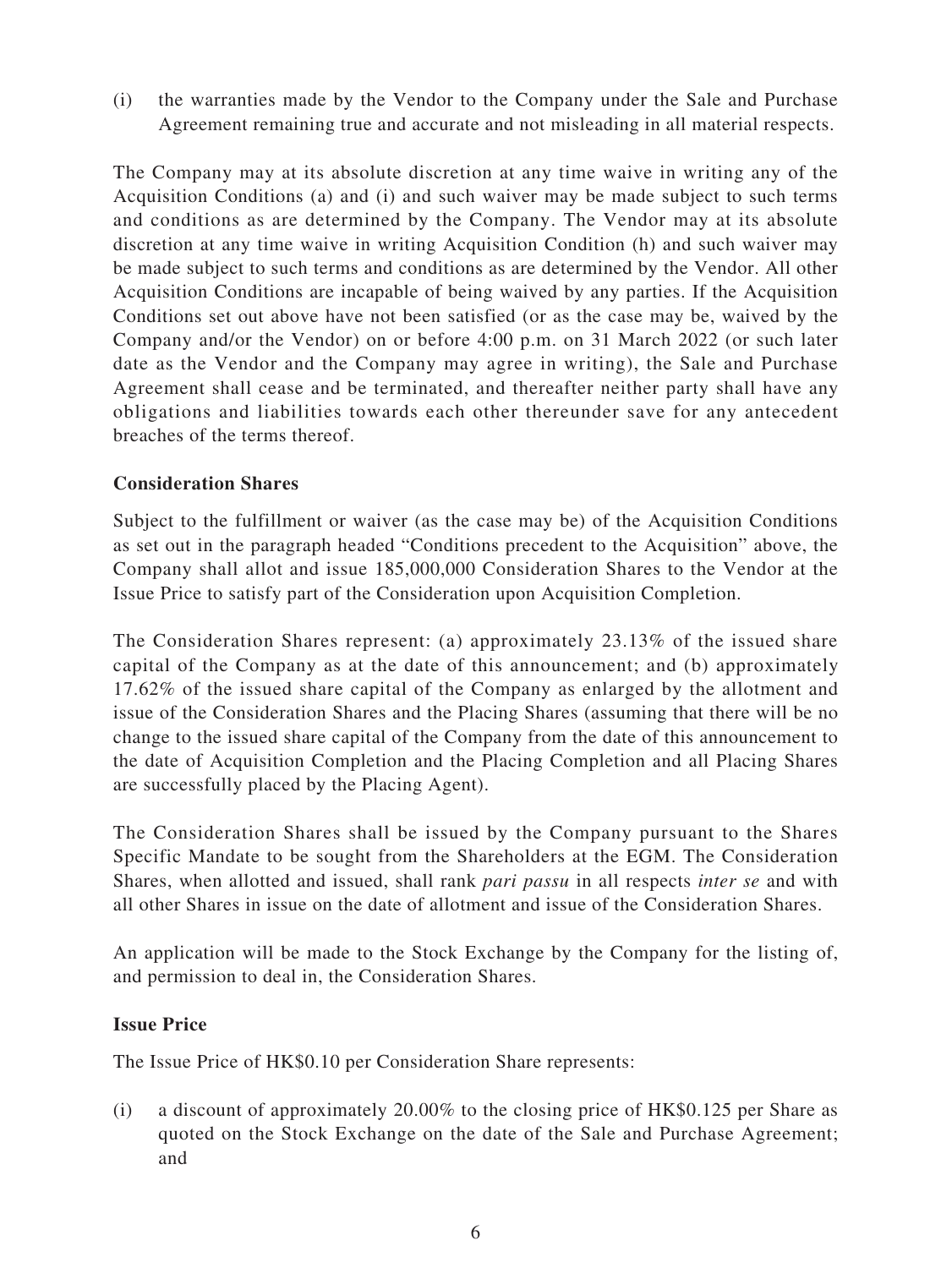(ii) a discount of approximately 22.48% to the average closing price of approximately HK\$0.129 per Share as quoted on the Stock Exchange for the last five consecutive trading days prior to the date of the Sale and Purchase Agreement.

The Issue Price was determined after an arm's length negotiation between the Company and the Vendor after taking into account factors including the recent market price of the Shares and the current market conditions. The Directors consider that the Issue Price is fair and reasonable.

## **The Corporate Guarantee**

As at the date of this announcement, Mr. Grant provided the Personal Guarantees in favour of the Bank to secure the indebtedness, liabilities and/or obligations of Projexasia under the bank credit facility(ies) granted by the Bank to Projexasia. Pursuant to the terms and conditions of the Sale and Purchase Agreement, subject to the Acquisition Completion, the Company shall execute the Corporate Guarantee in favour of the Bank as security for the payment obligations of Projexasia under the banking facilities made available by the Bank to Projexasia. Upon the Acquisition Completion, in the event that the Bank does not immediately and fully release and discharge Mr. Grant's liabilities and obligations under the Personal Guarantees, the Company undertakes to compensate Mr. Grant on demand from and against any and all reasonable costs, expenses, claims, losses and liabilities which may be incurred or suffered by Mr. Grant on a dollar-for-dollar basis in respect of any obligation or liability of Mr. Grant arising out of the Personal Guarantee(s) for the period commencing from the Acquisition Completion Date and ending on the date of full release and discharge Mr. Grant's liabilities and obligations under the Personal Guarantees.

## **Acquisition Completion**

Acquisition Completion shall take place on the date falling on the fifth Business Day after the fulfillment (or waiver) of all the Acquisition Conditions (or such other date as the Company and the Vendor may agree in writing).

Upon the Acquisition Completion, the Company will be interested in the entire issued share capital of the Target Company. As such, the Target Company will become a wholly-owned subsidiary of the Company and the financial information of the Target Group will be consolidated into the consolidated financial statements of the Group.

## **EMPLOYMENT CONTRACT**

Upon the Acquisition Completion, Projexasia and Mr. Grant shall enter into the Employment Contract, pursuant to which Mr. Grant shall serve as a managing director and director of Projexasia for a fixed term of one (1) year from the Acquisition Completion Date and such employment shall continue thereafter until terminated by giving the other party not less than six months' written notice provided that Projexasia shall not give notice to Mr. Grant to terminate the Employment Contract and/or remove Mr. Grant from being a member of the board of directors of Projexasia before the Personal Guarantees are fully and effectively released by the Bank in writing.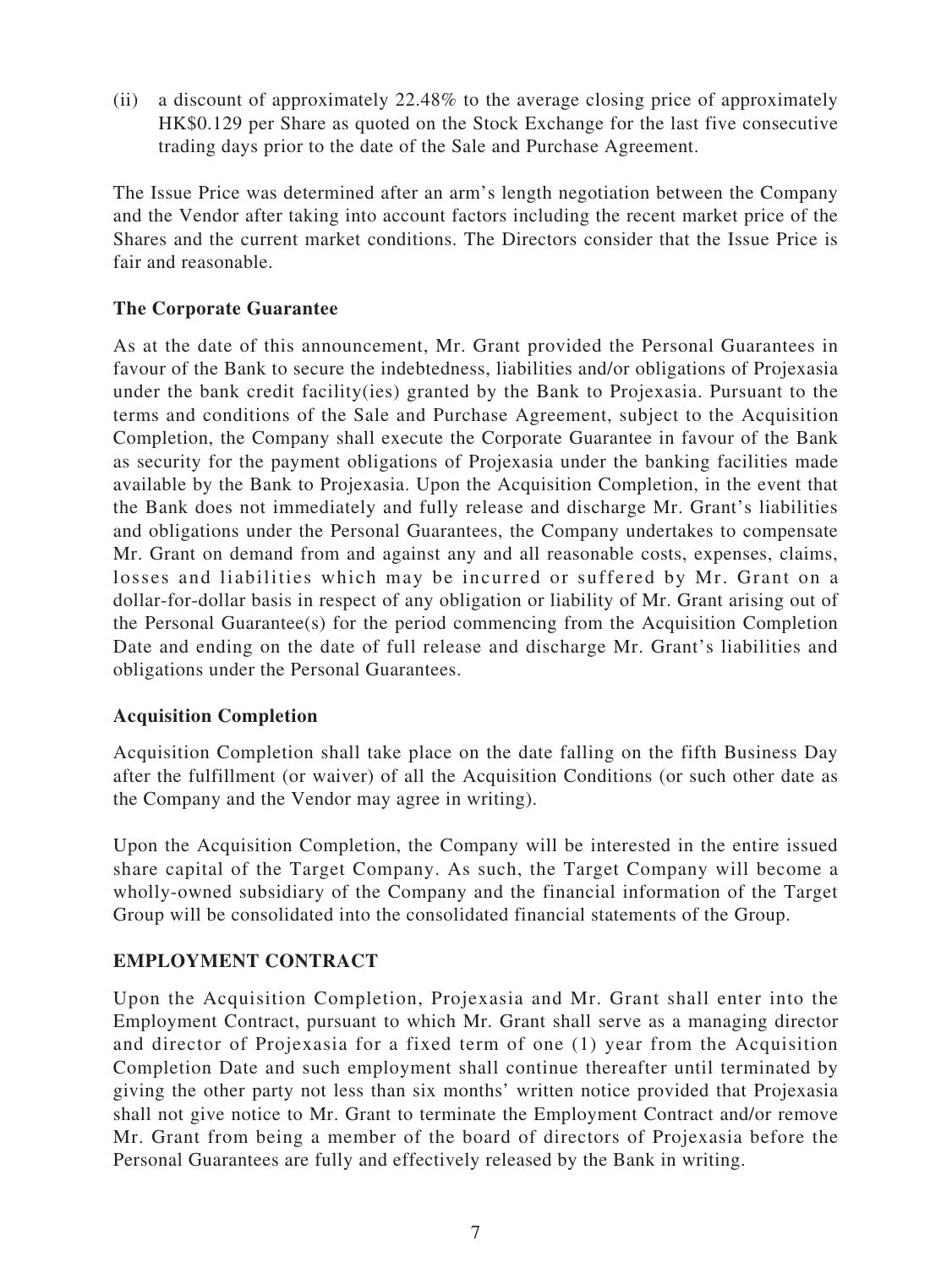The Board believes that Mr. Grant's continued involvement in the management of Projexasia would ensure the smooth operation of the Target Group following the Acquisition Completion.

## **INFORMATION ON THE VENDOR**

The Vendor is a company incorporated in the British Virgin Islands with limited liability. To the best of the Directors' knowledge, information and belief having made all reasonable enquiries, the Vendor is principally engaged in investment holding and is wholly-owned by Mr. Grant.

To the best of the Directors' knowledge, information and belief having made all reasonable enquiries, each of the Vendor and its ultimate beneficial owner is an Independent Third Party.

## **INFORMATION ON THE TARGET GROUP**

The Target Company is a company incorporated in the British Virgin Islands with limited liability on 23 August 2021 and is principally engaged in investment holding. As at the date of this announcement, the Target Company is direct wholly-owned by the Vendor.

Projexasia is a company incorporated in Hong Kong with limited liability and is a direct wholly-owned subsidiary of the Target Company. Projexasia is principally engaged in the provision of construction management services and acting as a management contractor for the provision of repair, maintenance, alteration and addition ("**RMAA**") works and new construction works.

The Joint Venture is an unincorporated joint venture and is owned as to 50% by Projexasia and 50% by Scenario Cockram Limited, respectively. It is principally engaged in the preparation and submission of tender and execution and completion of the works in accordance with the any contract awarded to the Joint Venture by a theme park operator based in Hong Kong that the Hong Kong Government has interests in, as a result of submission of such tender and the Joint Venture Agreement.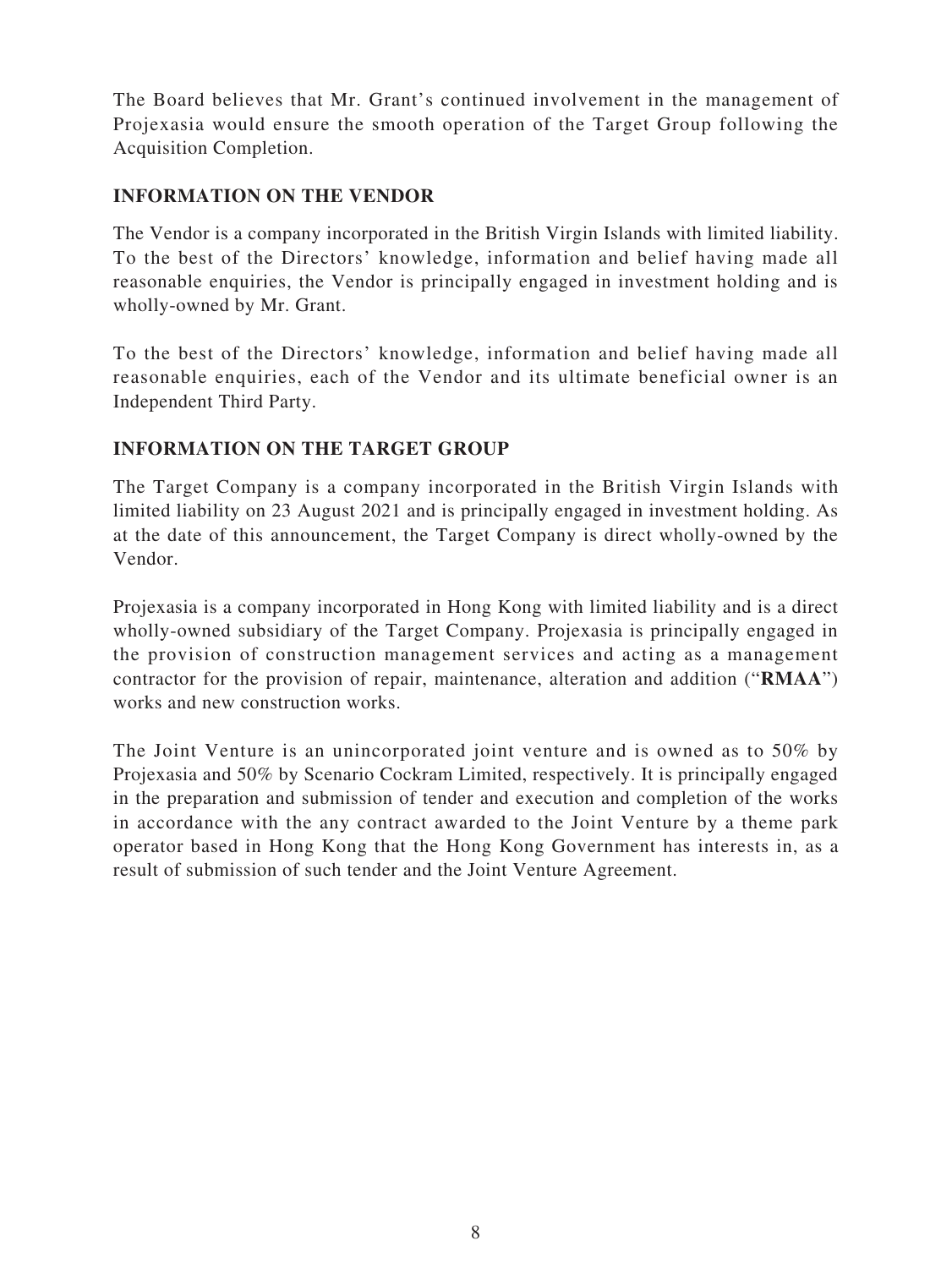#### **Financial information of the Target Group**

The Target Company was incorporated on 23 August 2021. It does not carry on any business other than holding the entire equity interest in Projexasia. Set out below is the financial information of Projexasia, which has included the financial effects of the Joint Venture, based on its audited consolidated financial statements for the two years ended 31 December 2019 and 2020:

|                               | For the year ended<br>31 December |           |
|-------------------------------|-----------------------------------|-----------|
|                               | 2020                              | 2019      |
|                               | (audited)                         | (audited) |
|                               | HK\$'000                          | HK\$'000  |
| Revenue                       | 116,627                           | 150,473   |
| Profit/(Loss) before taxation | (11, 182)                         | 5,069     |
| Profit/(Loss) after taxation  | (11, 182)                         | 5,069     |

The unaudited consolidated total assets, total liabilities and net asset value of Projexasia as at 31 July 2021 according to the unaudited consolidated financial statements of Projexasia were approximately HK\$38.9 million, approximately HK\$36.2 million and approximately HK\$2.7 million, respectively.

#### **REASONS FOR AND BENEFITS OF THE ACQUISITION**

The Company is an investment holding company, and the Group is principally engaged in performing RMAA works, new construction works and corrosion protection works in Hong Kong as multi-disciplinary contractors.

In recent years, the Group's revenue and profit have been relatively inconsistent mainly due to the impact of exceptional circumstances such as the political turmoil in Hong Kong in 2019 and the novel coronavirus outbreak in Hong Kong in 2020. The construction industry in Hong Kong is also highly competitive with other listed companies principally engaged in a similar business segment as the Group. Within the construction industry, customer relations are crucial to securing contracts and accordingly it is difficult to secure contracts from new customers which the Group has no prior relationship with. As a result of the aforementioned factors, the Directors endeavor to diversify the business of the Group in order to strengthen the market position of the Group in the industry and maximize the return of the Shareholders.

Projexasia, whilst engaged in the same business segment as the Group, has a different customer base from the Group's. Projexasia's customer base is primarily large commercial non-governmental entities such as offices, banks, retail brands, hotels and shopping malls as compared to the Group's customer base of primarily government affiliated entities and non-profit organisations such as a public company which principal activities are the operation of railway in Hong Kong; a racing and race course entertainment operator and a theme park operator based in Hong Kong. The Acquisition will expand the Group's customer base and specialisations, allowing the Group to offer more diverse and comprehensive products and services, thereby enabling the Group to negotiate more effectively on contracts with new customers.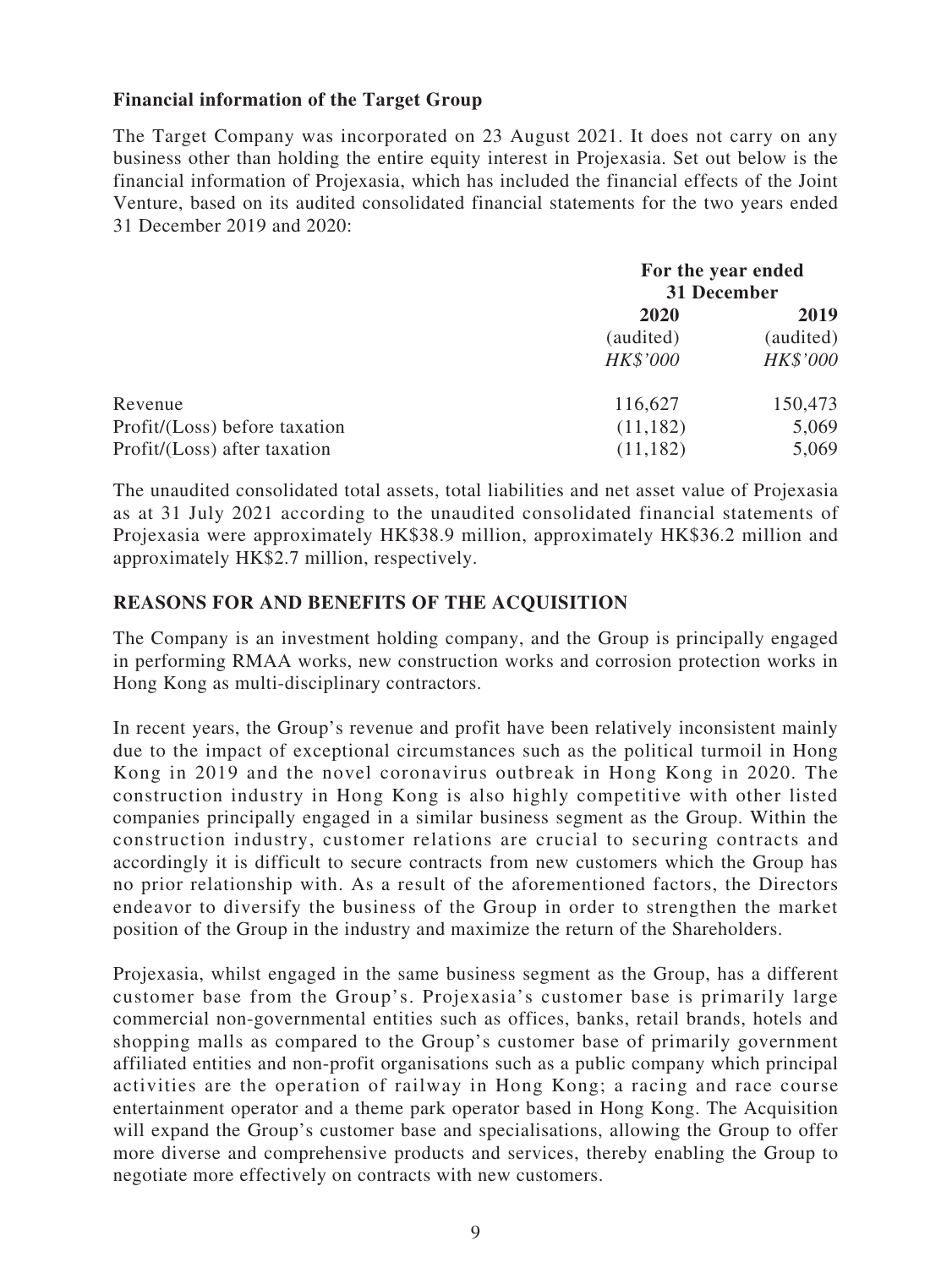In addition, Projexasia has experience in securing and completing larger scale projects and has completed several projects with individual contract sum of over HK\$100 million as compared to the Group's largest single project contract sum of approximately HK\$45 million. The Acquisition will provide the Group with experience in and a track record of working on larger scale projects. The Acquisition will also allow Projexasia to better position itself within and expand upon its customer base as part of a listed company on the Stock Exchange.

Whilst Projexasia has been loss-making in recent years, Projexasia has operated for over 20 years with strong market recognition. There are also significant synergy effects as aforementioned and potential cost cutting opportunities upon the Acquisition Completion such as the sharing of administrative costs, office space, subcontractors and procurement.

## **PLACING OF NEW SHARES UNDER SPECIFIC MANDATE**

On 19 October 2021 (after trading hours of the Stock Exchange), the Company entered into the Placing Agreement with the Placing Agent, pursuant to which the Placing Agent has conditionally agreed to procure, as agent of the Company, not less than six Placees who and whose ultimate beneficial owners shall be Independent Third Parties, to subscribe for up to 65,000,000 Placing Shares at the Placing Price of HK\$0.10 per Placing Share on a best effort basis.

## **THE PLACING AGREEMENT**

The principal terms of the Placing Agreement are set out below:

**Date:** 19 October 2021

## **Parties:**

- (i) the Company, as issuer; and
- (ii) China Rise Securities Asset Management Company Limited, as the Placing Agent

To the best of the knowledge, information and belief of the Directors, having made all reasonable enquiries, the Placing Agent and its ultimate beneficial owner(s) are Independent Third Parties.

## **Placing**

Pursuant to the terms and conditions of the Placing Agreement, the Placing Agent has conditionally agreed to procure, as agent of the Company, not less than six Placees who and whose ultimate beneficial owners shall be Independent Third Parties, to subscribe for up to 65,000,000 Placing Shares at the Placing Price of HK\$0.10 per Placing Share on a best effort basis.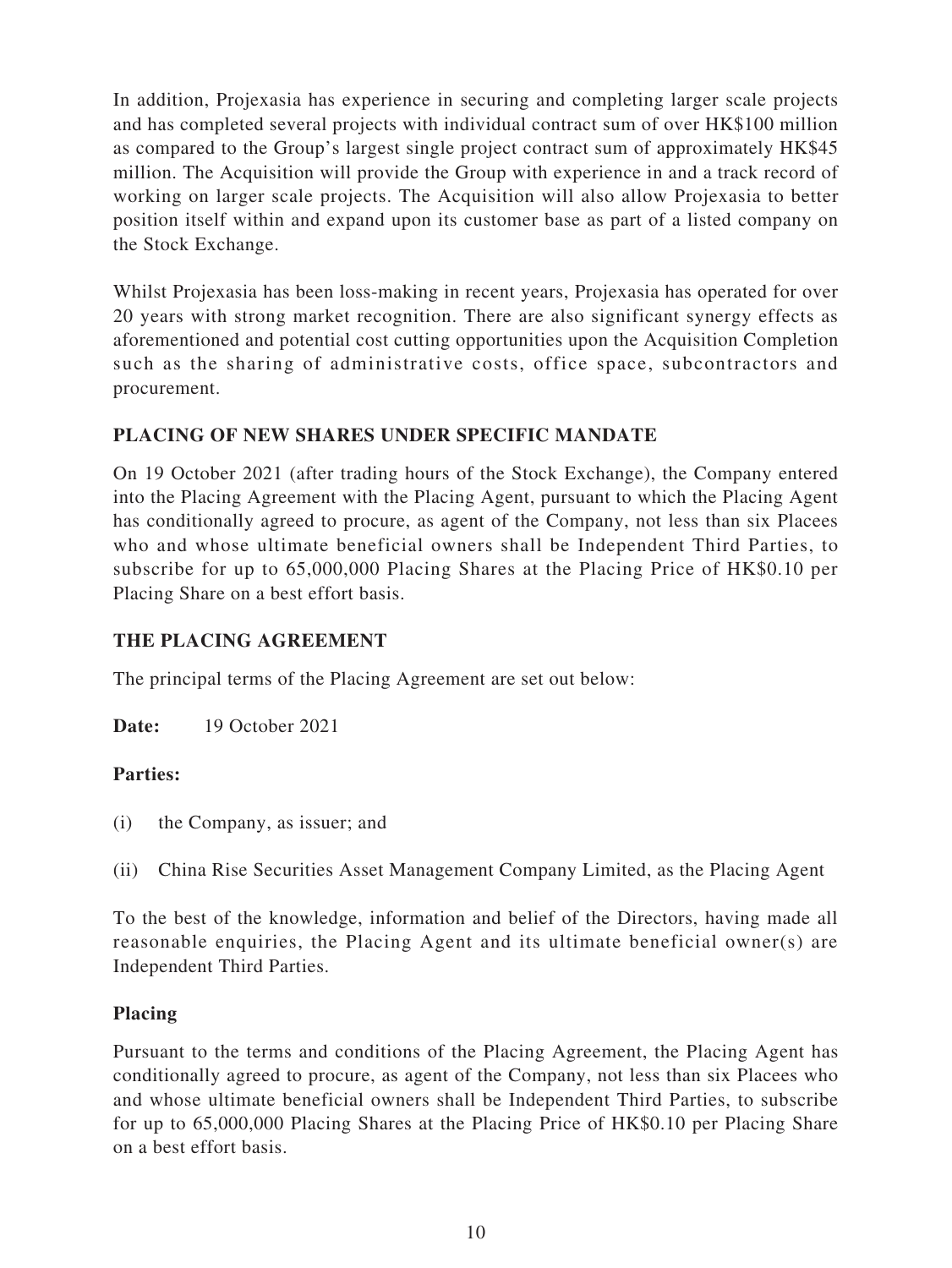#### **Placing commission**

In consideration of the services of the Placing Agent in relation to the Placing and provided that the Placing Completion occurs in accordance with the terms and conditions of the Placing Agreement, the Company shall pay to the Placing Agent a commission of 5.0% of the aggregate Placing Price in respect of such number of the Placing Shares successfully placed by the Placing Agent plus any other out-of-pocket charges and expenses by the Placing Agent in relation to the Placing.

The placing commission in respect of the Placing was negotiated on arm's length basis between the Company and the Placing Agent and was determined with reference to, among other things, the prevailing commission rate charged by other placing agents, the size of the Placing and the price performance of the Shares.

The Directors consider that the placing commission in respect of the Placing is fair and reasonable based on the current market conditions.

## **Number of the Placing Shares**

The maximum number of Placing Shares under the Placing represents: (a) approximately 8.13% of the existing issued share capital of the Company as at the date of this announcement; and (b) approximately 6.19% of the issued share capital of the Company as enlarged by the allotment and issue of the Consideration Shares and the Placing Shares (assuming that there will be no change to the issued share capital of the Company from the date of this announcement to the date of the Acquisition Completion and the Placing Completion). The aggregate nominal value of the maximum number of Placing Shares under the Placing will be HK\$650,000.

The Placing Shares shall be issued and allotted pursuant to the Placing Specific Mandate to be sought from the Shareholders at the EGM.

An application will be made by the Company to the Stock Exchange for the grant of the listing of, and permission to deal in, the Placing Shares.

## **Ranking of the Placing Shares**

The Placing Shares under the Placing, when issued and fully paid up, will rank *pari passu* in all respects with the Shares in issue on the date of allotment and issue of the Placing Shares.

#### **Placees**

The Placing Shares are expected to be placed, on a best effort basis, to no less than six independent Placees, who and whose respective ultimate beneficial owners are Independent Third Parties.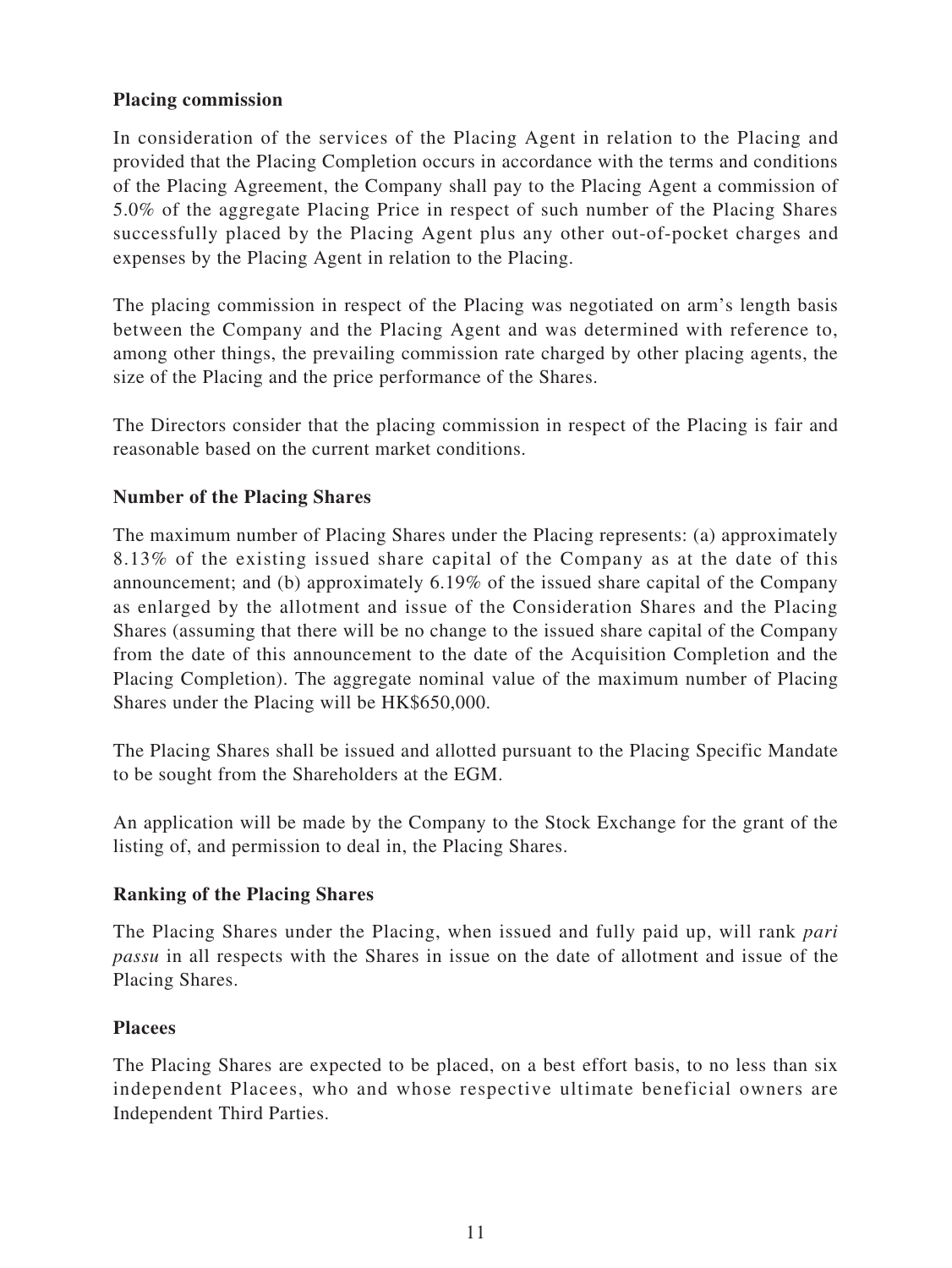Upon the Placing Completion, it is expected that none of the Placees will become a substantial shareholder (as defined under the GEM Listing Rules) of the Company. If any of the Placees will become a substantial shareholder (as defined under the GEM Listing Rules) of the Company after the Placing Completion, further announcement will be made by the Company.

## **Placing Price**

The Placing Price of HK\$0.10 per Placing Share is equivalent to the Issue Price.

The net Placing Price (after deducting the costs and expenses of the Placing) is approximately HK\$0.085 per Placing Share. Based on a nominal value of HK\$0.01 per Share, the aggregate nominal value of the Placing Shares is HK\$650,000.

The Placing Price was negotiated on an arm's length basis between the Company and the Placing Agent after taking into account factors including the recent market price of the Shares and the current market conditions.

The Directors (including the independent non-executive Directors) consider that the Placing Price is fair and reasonable and in the interests of the Company and the Shareholders as a whole.

#### **Placing Conditions Precedent**

The Placing Completion is conditional upon and subject to:

- (i) the passing by the Shareholders at the EGM to be convened and held in accordance with the requirements of the GEM Listing Rules, of such resolution(s) to approve the Placing Agreement and the transactions contemplated thereunder, including but not limited to the grant of the Placing Specific Mandate and the allotment and issue of the Placing Shares;
- (ii) the GEM Listing Committee of the Stock Exchange granting the listing of and permission to deal in the Placing Shares;
- (iii) the Sale and Purchase Agreement having become unconditional in all respects (other than the Placing Completion); and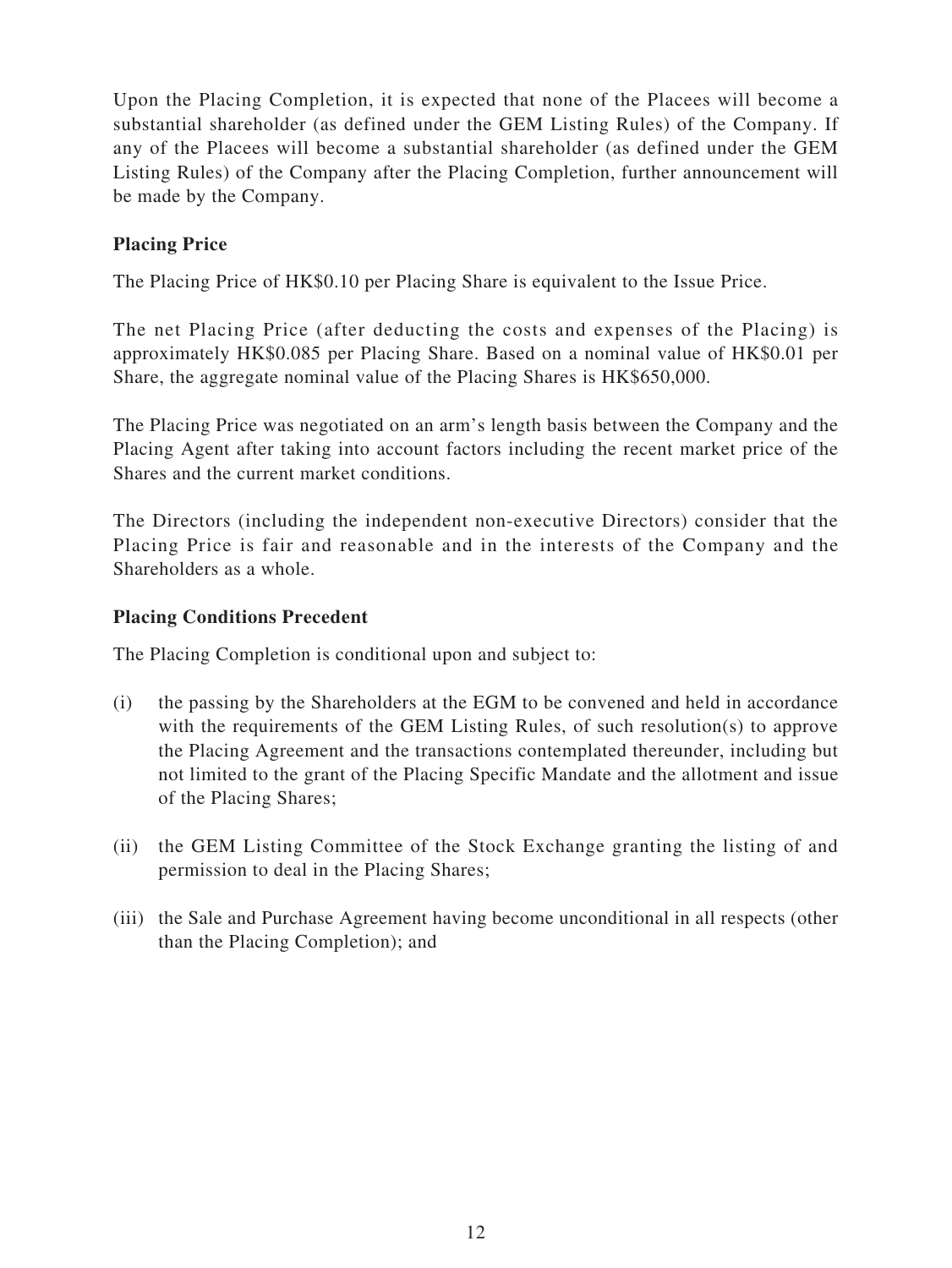(iv) Placees subscribing an aggregate of not less than 65,000,000 Placing Shares (or such other amount as the Placing Agent and the Company shall agree in writing) having been procured by the Placing Agent.

All Placing Conditions set out above are incapable of being waived by any parties thereto. If the Placing Conditions shall not be so satisfied on or before 31 March 2022 (or such later date as the Placing Agent and the Company may agree in writing), all obligations of the Placing Agent and of the Company thereunder shall cease and determine and none of the parties thereto shall have any claim against the other in relation thereto (save in respect of any antecedent breach of any obligation and liabilities under the Placing Agreement).

## **Placing Completion**

The Placing Completion shall take place on the third Business Day after the fulfillment of all the Placing Conditions (or on such other date and place as the Company and the Placing Agent may agree in writing).

#### **Force majeure**

The Placing Agent may, in its reasonable opinion, after consultation with the Company, terminate the Placing Agreement by notice in writing to the Company at any time up to 9:00 a.m. on the Placing Completion Date if:

- (i) there is any change in national, international, financial, exchange control, political, economic conditions in Hong Kong which in the reasonable opinion of the Placing Agent would be materially adverse in the consummation of the Placing; or
- (ii) there is any breach of the warranties, representations and undertakings given by the Company in the Placing Agreement and such breach is considered by the Placing Agent on reasonable grounds to be material in the context of the Placing; or
- (iii) there is any material change (whether or not forming part of a series of changes) in market conditions which in the reasonable opinion of the Placing Agent would materially and prejudicially affect the Placing or makes it inadvisable or inexpedient for the Placing to proceed; or
- (iv) any statement contained in this announcement has become or been discovered to be untrue, incorrect or misleading in any material respect which in the opinion of the Placing Agent would be materially adverse in the consummation of the Placing; or
- (v) there is any suspension of dealings in the Shares on the Stock Exchange for more than five consecutive Business Days (other than as a result of or in connection with the Placing); or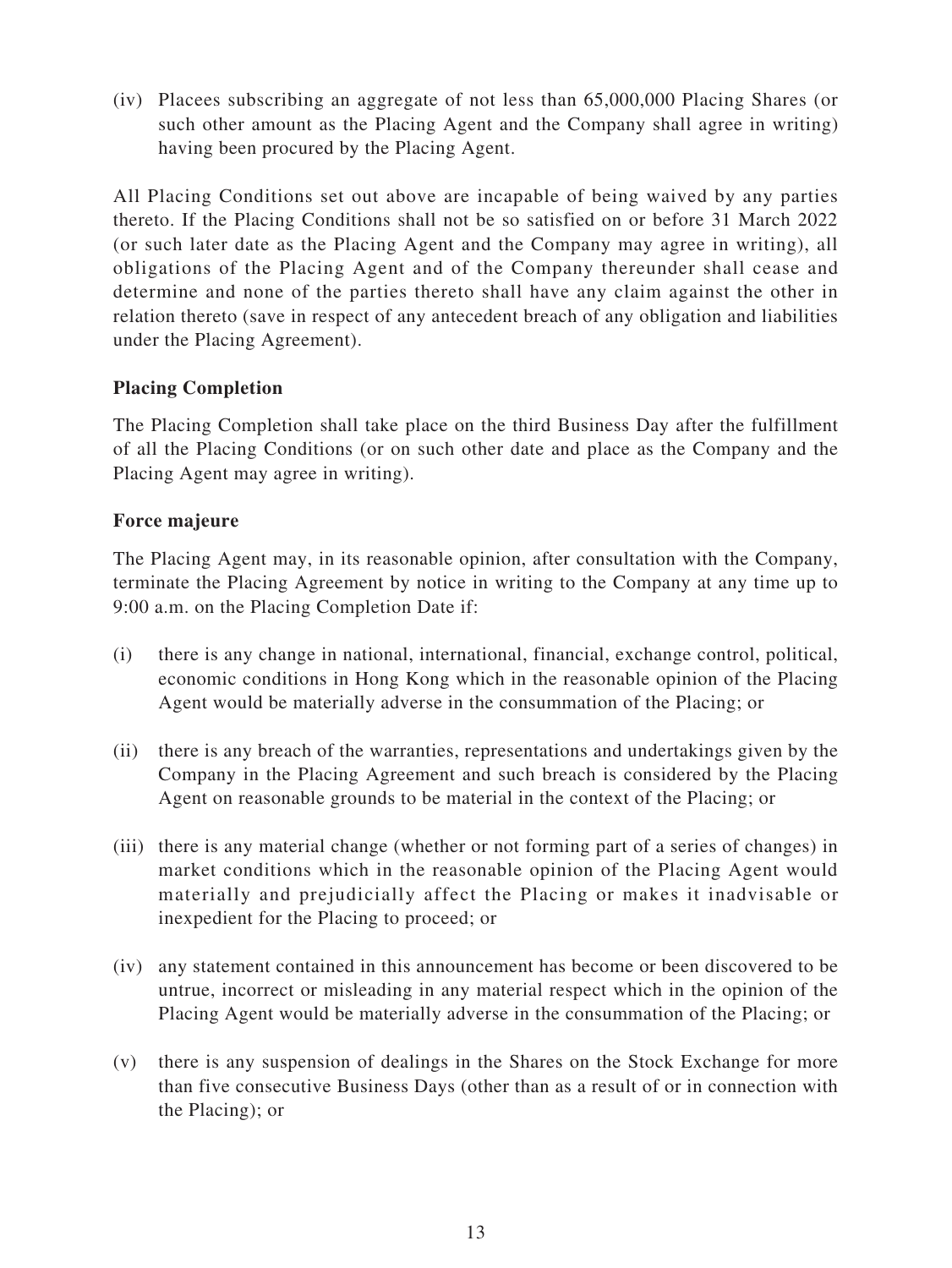(vi) any event of force majeure (being an event beyond the control of the Company and the Placing Agent and which is unforeseeable or unavoidable), including but without limiting the generality thereof, any act of God, war, riot, public disorder, civil commotion, fire, flood, explosion, epidemic, terrorism, strike or lock-out, occurs which prevents the performance of the contractual obligations of the Company and the Placing Agent.

Upon termination of the Placing Agreement, all liabilities of the Company and the Placing Agent thereunder shall cease and determine and no party thereto shall have any claim against the other party in respect of any matter or thing arising out of or in connection with the Placing Agreement save in respect of (i) any antecedent breach of any obligation and liabilities under the Placing Agreement; and (ii) any liabilities in respect of the representations made by the Company, undertakings by the Placing Agent, indemnity and reimbursements.

The Directors are not aware of the occurrence of any of such events as at the date of this announcement.

## **REASONS FOR AND BENEFITS OF THE PLACING AND USE OF PROCEEDS**

Subject to the Placing Completion and assuming all the Placing Shares are successfully placed, the maximum gross proceeds from the Placing are expected to be approximately HK\$6.5 million; and the net proceeds (after deducting related costs and expenses of the Acquisition and the Placing) from the Placing are estimated to be approximately HK\$5.5 million. On such basis, the maximum net issue price raised per Placing Share will be approximately HK\$0.085. The Company intends to apply the entire net proceeds from the Placing of approximately HK\$5.5 million for the partial settlement of the Consideration.

Having considered the reasons and benefits for the Acquisition as mentioned in the section headed "Reasons for and benefits of the Acquisition" in this announcement, the Company intends to apply the entire net proceeds from the Placing for partial settlement by cash payment of the Consideration in the sum of HK\$5.5 million.

Moreover, the Directors consider that the Placing represents a good opportunity for the Company to broaden its shareholder and capital bases while raising funds for the Acquisition.

The Directors are of the opinion that the terms and conditions of the Placing Agreement, including the Placing Price, are fair and reasonable and are on normal commercial terms and the Placing is in the interests of the Company and the Shareholders as a whole.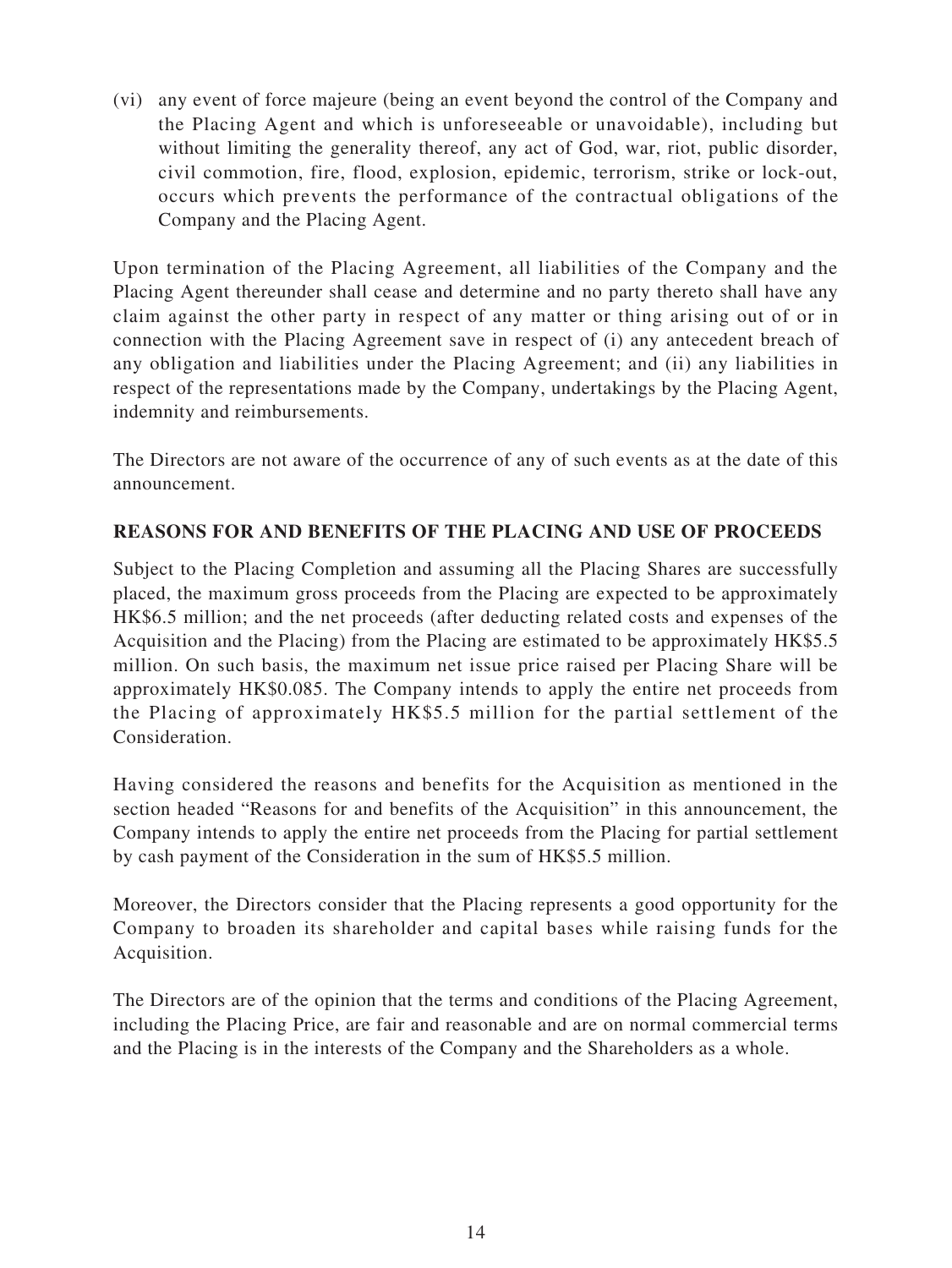## **EFFECTS ON SHAREHOLDING STRUCTURE OF THE COMPANY**

Assuming there are no other changes in the share capital of the Company from the date of this announcement up to the date of issue of the Consideration Shares and the Placing Shares and the Placing Shares are subscribed in full, set out below is the shareholding structure of the Company (i) as at the date of this announcement; (ii) immediately after the Placing Completion; and (iii) immediately after the Placing Completion, the Acquisition Completion and the allotment and issue of the Consideration Shares:

| <b>Shareholders</b>                  | As at the date of<br>this announcement |         | Immediately after the<br><b>Placing Completion</b> |                          | Immediately after the<br><b>Placing Completion,</b><br><b>Acquisition Completion</b><br>and the allotment<br>and issue of the<br><b>Consideration Shares</b> |         |
|--------------------------------------|----------------------------------------|---------|----------------------------------------------------|--------------------------|--------------------------------------------------------------------------------------------------------------------------------------------------------------|---------|
|                                      | Number of                              | Approx. | Number of                                          | Approx.                  | Number of                                                                                                                                                    | Approx. |
|                                      | Shares held                            | $\%$    | Shares held                                        | $\%$                     | Shares held                                                                                                                                                  | $\%$    |
| Advanced Pacific Enterprises Limited |                                        |         |                                                    |                          |                                                                                                                                                              |         |
| ("Advanced Pacific") (Note 1)        | 600,000,000                            | 75.00   | 600,000,000                                        | 69.36                    | 600,000,000                                                                                                                                                  | 57.14   |
| Vendor                               |                                        |         |                                                    | $\overline{\phantom{0}}$ | 185,000,000                                                                                                                                                  | 17.62   |
| <b>Public Shareholders</b>           |                                        |         |                                                    |                          |                                                                                                                                                              |         |
| - Placees                            |                                        |         | 65,000,000                                         | 7.52                     | 65,000,000                                                                                                                                                   | 6.19    |
| - Other public Shareholders          | 200,000,000                            | 25.00   | 200,000,000                                        | 23.12                    | 200,000,000                                                                                                                                                  | 19.05   |
| <b>Total</b>                         | 800,000,000                            | 100     | 865,000,000                                        | <b>100</b>               | 1,050,000,000                                                                                                                                                | 100     |

*Notes:*

- 1. Advanced Pacific, a company incorporated in the British Virgin Islands, is wholly and beneficially owned by Mr. Heung Chung Sum, who is the executive Director, Chairman, chief executive and controlling shareholder of the Company. As such, Mr. Heung Chung Sum is deemed to be interested in all the Shares held by Advanced Pacific.
- 2. Certain percentage figures in the above table are subject to rounding adjustments. Accordingly, figures shown as totals may not be an arithmetic aggregation of the figures preceding them.

As the Acquisition is conditional upon the Placing having been completed with net proceeds of not less than HK\$5.5 million, the issue of the Consideration Shares will not cause the Company to breach the public float requirement under the GEM Listing Rules, assuming no change in the issued Share capital of the Company other than the issue of the Placing Shares and the Consideration Shares from the date of this announcement to the date of the Acquisition Completion and the Placing Completion.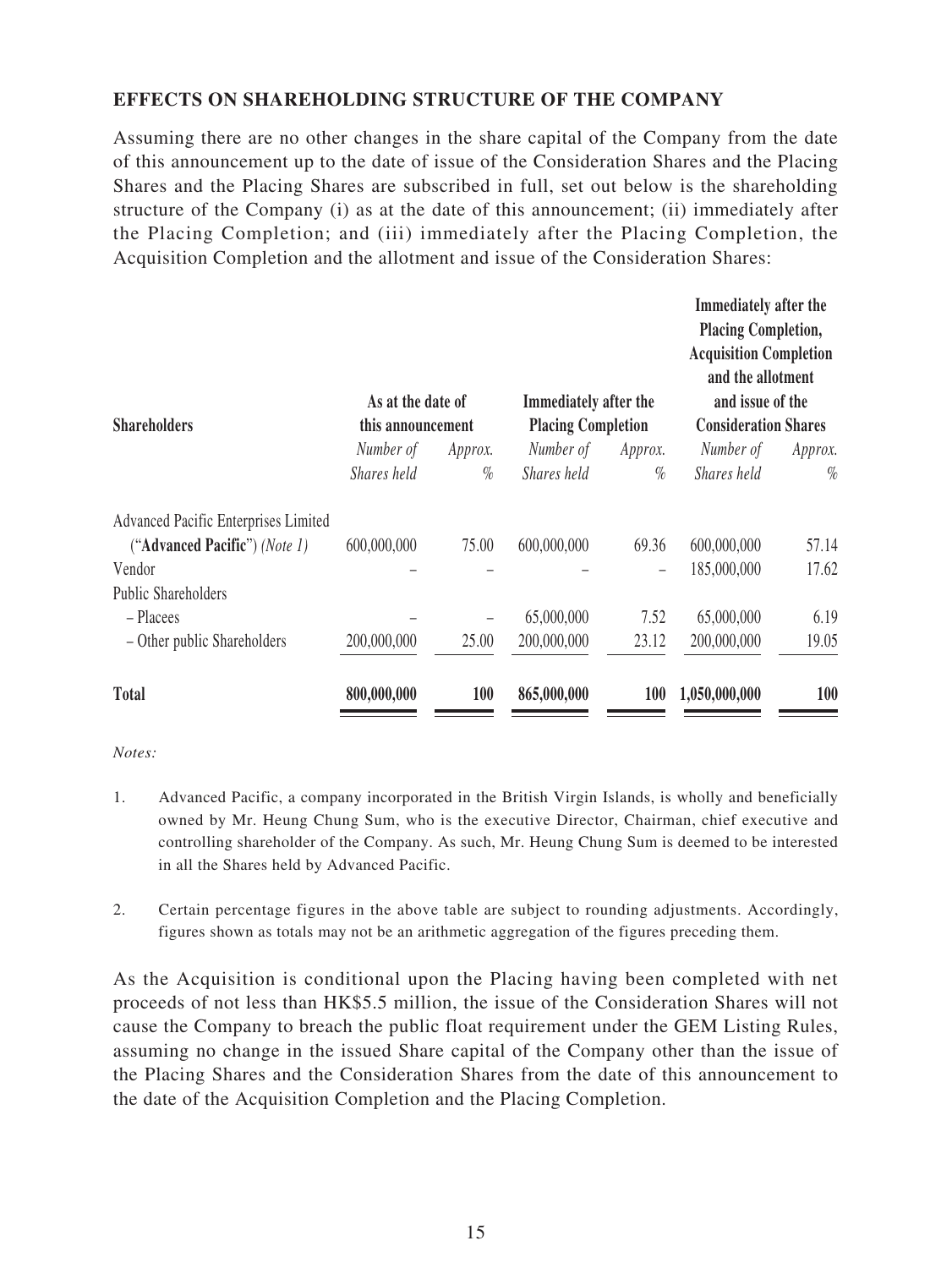## **EQUITY FUND RAISING ACTIVITIES OF THE COMPANY IN THE PAST TWELVE MONTHS**

The Company has not conducted any equity fund raising activities in the past twelve months immediately before the date of this announcement.

## **GEM LISTING RULES IMPLICATIONS**

As one or more of the applicable percentage ratio(s) (as defined under the GEM Listing Rules) in respect of the Acquisition exceed(s) 25% but is/are less than 100%, the Acquisition constitutes a major transaction of the Company and is subject to the notification, announcement and Shareholders' approval requirements under Chapter 19 of the GEM Listing Rules.

The Company will seek the Shareholders' approval at the EGM for the grant of the Shares Specific Mandate and the Placing Specific Mandate to allot and issue the Consideration Shares and the Placing Shares, respectively.

## **GENERAL**

The EGM will be convened and held for the Shareholders to consider and, if thought fit, pass the ordinary resolution(s) to approve, among other things, (i) the Sale and Purchase Agreement and the transactions contemplated thereunder (including but not limited to the allotment and issue of the Consideration Shares under the Shares Specific Mandate); and (ii) the Placing Agreement and the transactions contemplated thereunder (including but not limited to the allotment and issue of the Placing Shares under the Placing Specific Mandate).

To the best of the Directors' knowledge, information and belief having made all reasonable enquiries, no Shareholder has a material interest in the Acquisition or the Placing, and therefore no Shareholder is required to abstain from voting on the relevant resolution(s) in respect of the Sale and Purchase Agreement and the Placing Agreement and the respective transactions contemplated thereunder to be proposed at the EGM.

A circular containing, among other things, (i) further information relating to the Sale and Purchase Agreement and the transactions contemplated thereunder; (ii) further information relating to the Placing Agreement and the transactions contemplated thereunder; (iii) the financial information of the Group and the Target Group; (iv) unaudited pro forma financial information of the enlarged Group; and (v) the notice of the EGM, is expected to be despatched to the Shareholders on or before 16 November 2021 as additional time is required for the preparation of the relevant information to be included in the circular.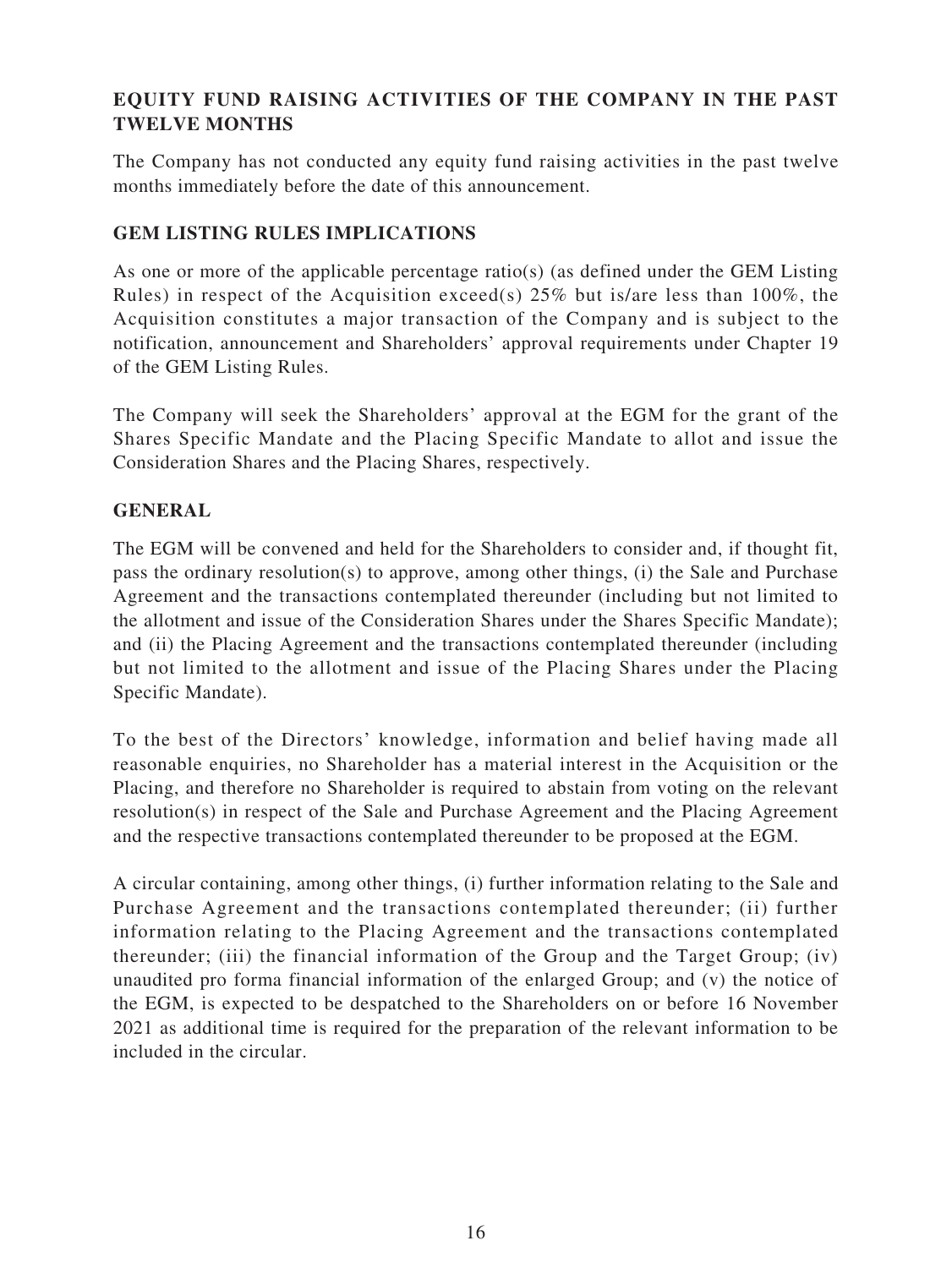**Each of the Acquisition Completion and the Placing Completion is conditional upon the satisfaction of the conditions precedent set out in the Sale and Purchase Agreement and the Placing Agreement, respectively. Accordingly, the Acquisition and the Placing may or may not proceed. Shareholders and potential investors of the Company are therefore advised to exercise caution when dealing in the securities of the Company.**

#### **DEFINITIONS**

Unless the context requires otherwise, the capitalised terms used herein shall have the same meanings as set forth below:

| "Acquisition"                 | the sale and purchase of the Sale Share pursuant to the<br>terms and conditions of the Sale and Purchase<br>Agreement                                                                                                                                                                                                                                                                                                                                                                                      |
|-------------------------------|------------------------------------------------------------------------------------------------------------------------------------------------------------------------------------------------------------------------------------------------------------------------------------------------------------------------------------------------------------------------------------------------------------------------------------------------------------------------------------------------------------|
| "Acquisition Condition(s)"    | the conditions precedent set out in the Sale and<br>Purchase Agreement                                                                                                                                                                                                                                                                                                                                                                                                                                     |
| "Acquisition Completion"      | completion of the sale and purchase of the Sale Share<br>pursuant to the terms and conditions of the Sale and<br>Purchase Agreement                                                                                                                                                                                                                                                                                                                                                                        |
| "Acquisition Completion Date" | the date falling on the fifth Business Day after the<br>fulfillment (or waiver) of all the Acquisition Conditions<br>or such other date as the Vendor and the Company may<br>agree in writing                                                                                                                                                                                                                                                                                                              |
| "associate(s)"                | has the meaning ascribed thereto under the GEM<br><b>Listing Rules</b>                                                                                                                                                                                                                                                                                                                                                                                                                                     |
| "Bank"                        | The Hongkong and Shanghai Banking Corporation<br>Limited                                                                                                                                                                                                                                                                                                                                                                                                                                                   |
| "Board"                       | the board of Directors                                                                                                                                                                                                                                                                                                                                                                                                                                                                                     |
| "Business Day(s)"             | any day (excluding Saturday, Sunday or public or<br>statutory holiday in Hong Kong and any day on which<br>a tropical cyclone warning no. 8 or above is not<br>lowered at or before 12:00 noon or on which a "black"<br>rainstorm warning signal is hoisted or remains in effect<br>between 9:00 a.m. and 12:00 noon and is not<br>discontinued at or before 12:00 noon) on which<br>licensed banks in Hong Kong are generally open for<br>business in Hong Kong throughout their normal<br>business hours |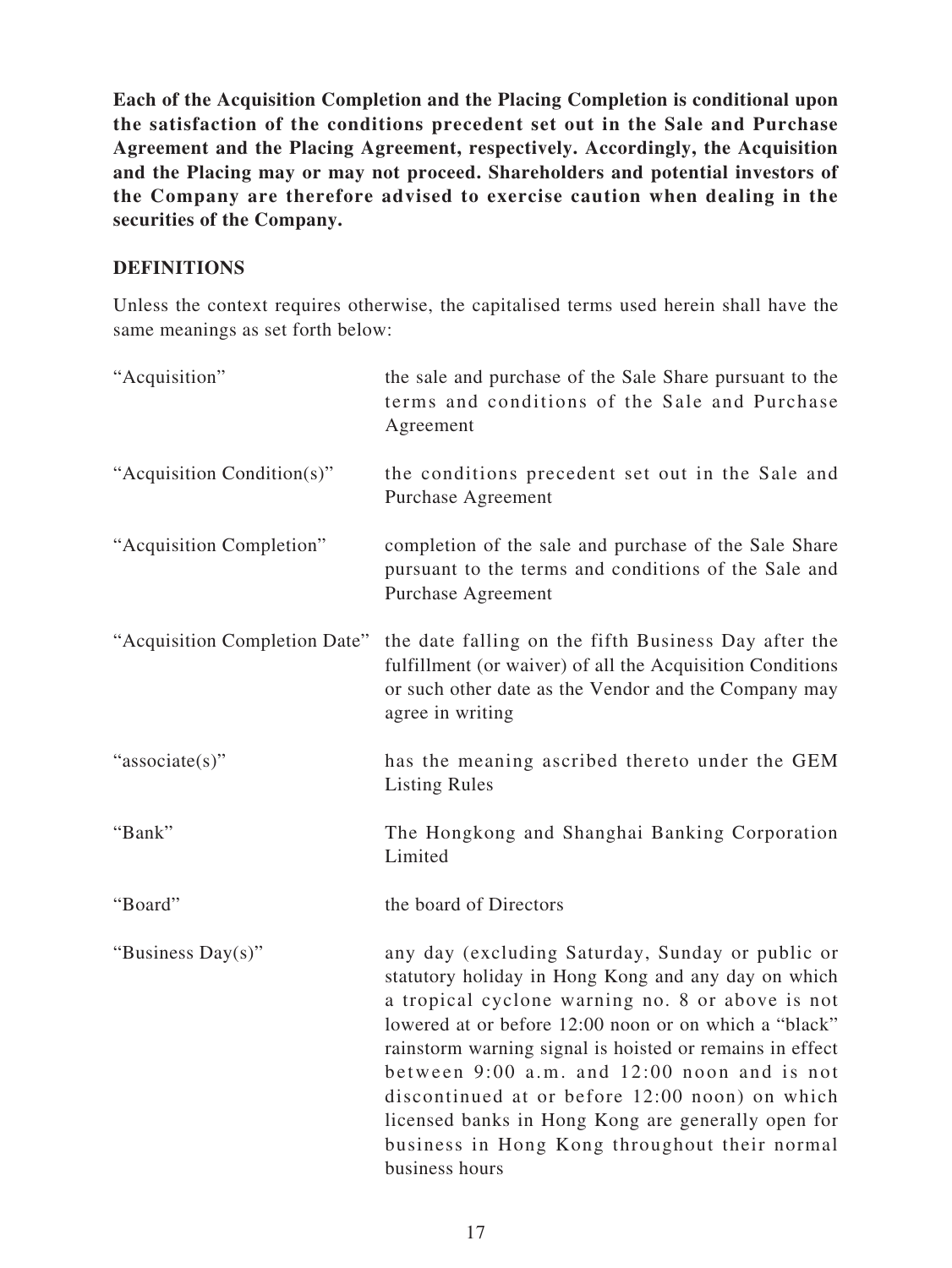| "Company"               | Tong Kee (Holding) Limited (棠記(控股)有限公司), an<br>exempted company incorporated in the Cayman Islands<br>with limited liability, the issued shares of which are<br>listed on GEM of the Stock Exchange (stock code:<br>8305)                                                                                                                                                                                                                                                                                                                        |
|-------------------------|--------------------------------------------------------------------------------------------------------------------------------------------------------------------------------------------------------------------------------------------------------------------------------------------------------------------------------------------------------------------------------------------------------------------------------------------------------------------------------------------------------------------------------------------------|
| "connected person(s)"   | has the same meaning as ascribed thereto under the<br><b>GEM Listing Rules</b>                                                                                                                                                                                                                                                                                                                                                                                                                                                                   |
| "Consideration"         | the aggregate consideration for the Acquisition, being<br>HK\$24.0 million                                                                                                                                                                                                                                                                                                                                                                                                                                                                       |
| "Consideration Shares"  | an aggregate of 185,000,000 new Shares to be allotted<br>and issued by the Company to the Vendor under the<br>Shares Specific Mandate at the Issue Price credited as<br>fully paid to satisfy part of the Consideration upon the<br>Acquisition Completion pursuant to the terms and<br>conditions of the Sale and Purchase Agreement                                                                                                                                                                                                            |
| "Corporate Guarantee"   | the corporate guarantee to be executed by the Company<br>in favour of the Bank (in the form and substance to the<br>satisfaction of the Bank) as security for the payment<br>obligations of Projexasia under the banking facilities<br>made available by the Bank to Projexasia                                                                                                                                                                                                                                                                  |
| "Director(s)"           | $\text{directory}(s)$ of the Company from time to time                                                                                                                                                                                                                                                                                                                                                                                                                                                                                           |
| "EGM"                   | the extraordinary general meeting of the Company to<br>be convened for the purpose of approving, among other<br>matters, (i) the Sale and Purchase Agreement and the<br>transactions contemplated thereunder (including but<br>not limited to the allotment and issue of the<br>Consideration Shares under the Shares Specific<br>Mandate); and (ii) the Placing Agreement and the<br>transactions contemplated thereunder (including but<br>not limited to the allotment and issue of the Placing<br>Shares under the Placing Specific Mandate) |
| "Employment Contract"   | an employment contract to be entered into between<br>Mr. Grant and Projexaisa upon the Acquisition<br>Completion in relation to Mr. Grant's appointment as<br>the managing director and a director of Projexasia                                                                                                                                                                                                                                                                                                                                 |
| "GEM Listing Committee" | has the meaning ascribed thereto under the GEM<br><b>Listing Rules</b>                                                                                                                                                                                                                                                                                                                                                                                                                                                                           |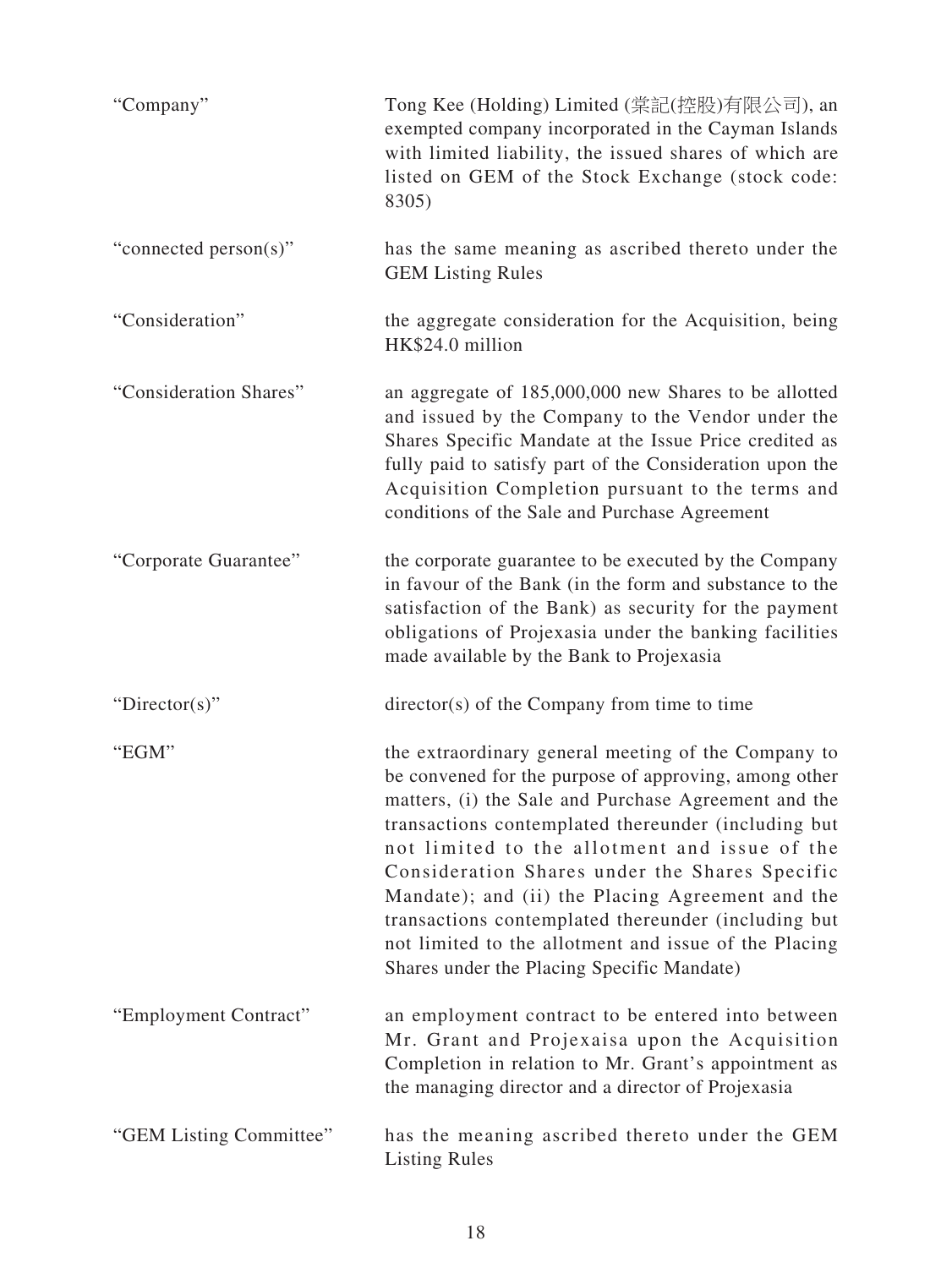| "GEM Listing Rules"            | the Rules Governing the Listing of Securities on GEM<br>of the Stock Exchange                                                                                                                                                                                                                                                                                   |
|--------------------------------|-----------------------------------------------------------------------------------------------------------------------------------------------------------------------------------------------------------------------------------------------------------------------------------------------------------------------------------------------------------------|
| "Group"                        | the Company and its subsidiaries                                                                                                                                                                                                                                                                                                                                |
| "HK\$"                         | Hong Kong dollars, the lawful currency of Hong Kong                                                                                                                                                                                                                                                                                                             |
| "Hong Kong"                    | the Hong Kong Special Administrative Region of the<br><b>PRC</b>                                                                                                                                                                                                                                                                                                |
| "Independent Third Party(ies)" | any person or company and its ultimate beneficial<br>owner(s), to the best of the Directors' knowledge,<br>information and belief having made all reasonable<br>enquiries, is/are not connected person(s) of the<br>Company and is/are third party(ies) independent of the<br>Company and its connected $person(s)$ in accordance<br>with the GEM Listing Rules |
| "Issue Price"                  | HK\$0.10 per Consideration Share                                                                                                                                                                                                                                                                                                                                |
| "Joint Venture"                | Scenario-Projexasia Joint Venture, an unincorporate<br>which is owned as to 50% by Projexasia and 50% by<br>Scenario Cockram Limited, respectively                                                                                                                                                                                                              |
| "Joint Venture Agreement"      | the joint venture agreement dated 19 December 2017<br>and entered into between Scenario Cockram Limited<br>and Projexasia                                                                                                                                                                                                                                       |
| "Mr. Grant"                    | Mr. Stephen John Grant                                                                                                                                                                                                                                                                                                                                          |
| "Personal Guarantees"          | the guarantees given by Mr. Grant in favour of the<br>Bank to secure the indebtedness, liabilities and/or<br>obligations of Projexasia under the bank credit<br>facility (ies) granted by the Bank to Projexasia                                                                                                                                                |
| "Placee(s)"                    | any individuals, corporate, institutional investors or<br>other investors procured by or on behalf of the Placing<br>Agent under the Placing                                                                                                                                                                                                                    |
| "Placing"                      | the offer by way of private placing of the Placing<br>Shares by or on behalf of the Placing Agent to the<br>$Place(s)$ on the terms and subject to the conditions set<br>out in the Placing Agreement                                                                                                                                                           |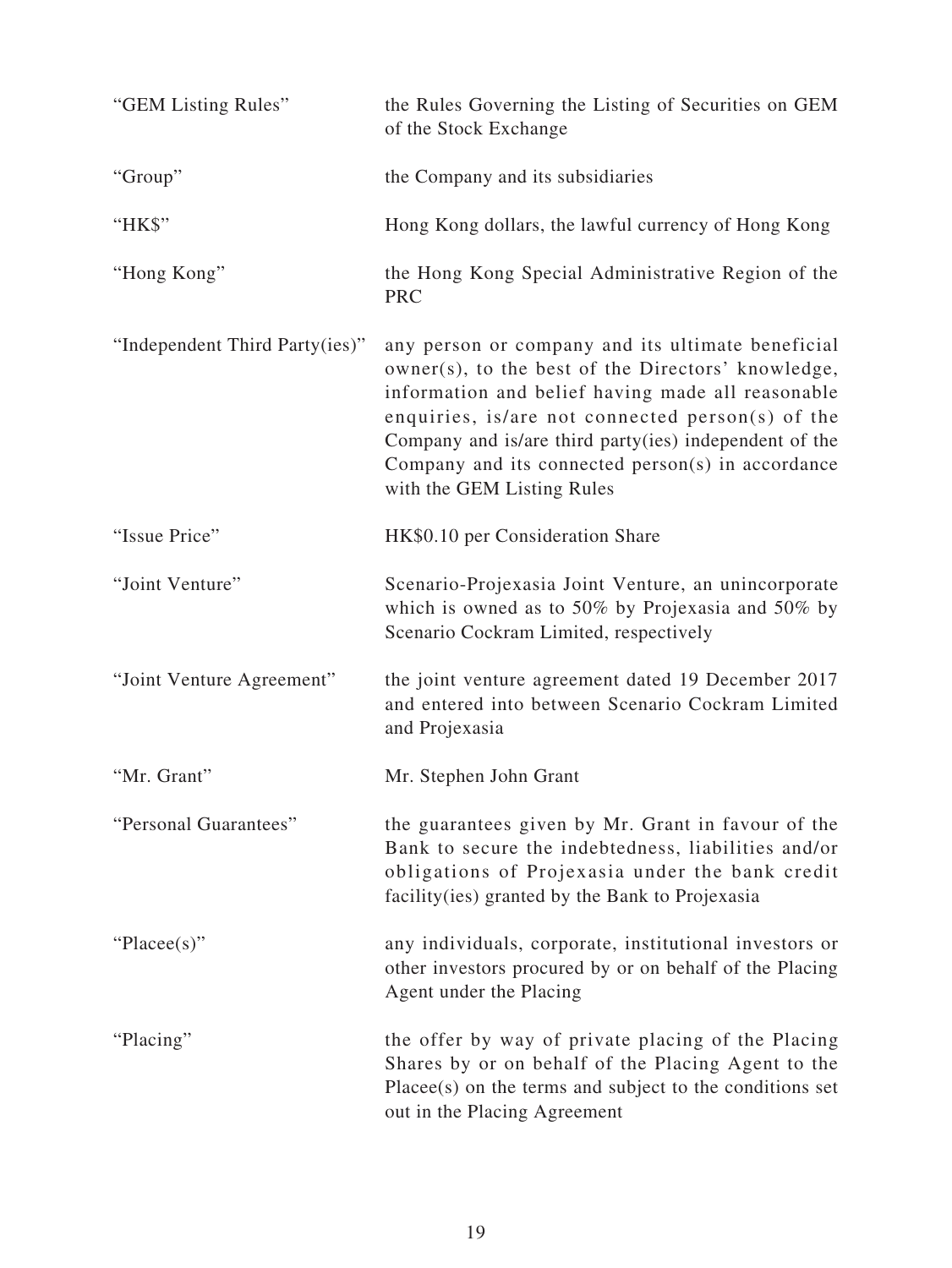| "Placing Agent"            | China Rise Securities Asset Management Company<br>Limited, being a corporation licensed to conduct Type<br>1 (dealing in securities), Type 4 (advising on securities)<br>and Type 9 (asset management) regulated activities<br>under the Securities and Futures Ordinance (Cap 571 of<br>the Laws of Hong Kong) |
|----------------------------|-----------------------------------------------------------------------------------------------------------------------------------------------------------------------------------------------------------------------------------------------------------------------------------------------------------------|
| "Placing Agreement"        | the conditional placing agreement dated 19 October<br>2021 entered into between the Company and the<br>Placing Agent in relation to the Placing under the<br>Placing Specific Mandate                                                                                                                           |
| "Placing Condition(s)"     | the conditions precedent set out in the Placing<br>Agreement                                                                                                                                                                                                                                                    |
| "Placing Completion"       | completion of the Placing in accordance with the terms<br>and conditions of the Placing Agreement                                                                                                                                                                                                               |
| "Placing Completion Date"  | the third Business Day after the fulfillment of the<br>Placing Conditions (or such other date and place as the<br>Company and the Placing Agent may agree in writing)                                                                                                                                           |
| "Placing Price"            | HK\$0.10 per Placing Share                                                                                                                                                                                                                                                                                      |
| "Placing Share(s)"         | a total of up to 65,000,000 new Shares to be placed<br>pursuant to the terms and conditions of the Placing<br>Agreement                                                                                                                                                                                         |
| "Placing Specific Mandate" | a specific mandate to be sought from the Shareholders<br>for the allotment and issue of the Placing Shares upon<br>the Placing Completion                                                                                                                                                                       |
| "PRC"                      | People's Republic of China which, for the purpose of<br>this announcement, excludes Hong Kong, the Macau<br>Special Administrative Region and Taiwan                                                                                                                                                            |
| "Projexasia"               | Projexasia Limited, a company incorporated in Hong<br>Kong with limited liability and wholly-owned by the<br><b>Target Company</b>                                                                                                                                                                              |
| "Remaining Consideration"  | has the meaning ascribed thereto in the paragraph<br>headed "Consideration" under the section headed "The<br>Sale and Purchase Agreement" in this announcement                                                                                                                                                  |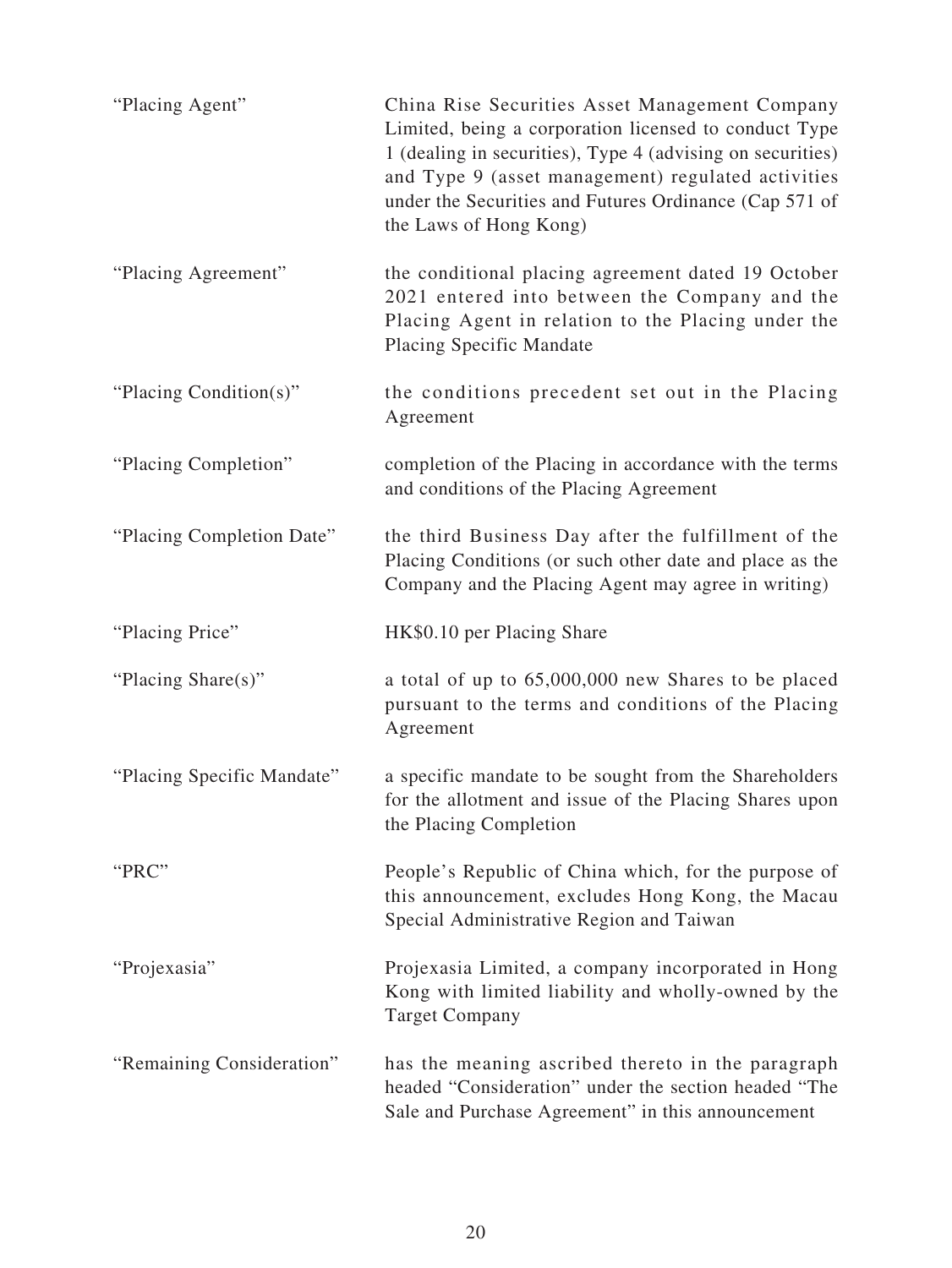| "RMAA"                    | has the meaning ascribed thereto in the section headed<br>"Information on the Target Group" in this announcement                                                                                                      |
|---------------------------|-----------------------------------------------------------------------------------------------------------------------------------------------------------------------------------------------------------------------|
|                           | "Sale and Purchase Agreement" the conditional sale and purchase agreement dated 19<br>October 2021 entered into between the Company and<br>the Vendor in relation to the Acquisition                                  |
| "Sale Share"              | one (1) ordinary share of the Target Company,<br>representing the entire issued share capital of the Target<br>Company, which are legally and beneficially owned by<br>the Vendor as at the date of this announcement |
| "Share $(s)$ "            | ordinary share(s) of HK\$0.01 each in the share capital<br>of the Company                                                                                                                                             |
| "Shareholder(s)"          | holder(s) of the issued Shares                                                                                                                                                                                        |
| "Shares Specific Mandate" | a specific mandate to be sought from the Shareholders<br>for the allotment and issue of the Consideration Shares                                                                                                      |
| "Stock Exchange"          | The Stock Exchange of Hong Kong Limited                                                                                                                                                                               |
| "Target Company"          | Treasure Mark Global Limited, a company incorporated<br>in the British Virgin Islands with limited lability and<br>wholly-owned by the Vendor as at the date of this<br>announcement                                  |
| "Target Group"            | the Target Company, its subsidiary, being Projexasia<br>and the Joint Venture                                                                                                                                         |
| "Vendor"                  | Precise Capital Global Limited, a company<br>incorporated in the British Virgin Islands with limited<br>liability and is wholly-owned by Mr. Grant                                                                    |
| $``\%"$                   | per cent.                                                                                                                                                                                                             |
|                           | By order of the Board<br><b>Tong Kee (Holding) Limited</b><br><b>Heung Chung Sum</b><br>Chairman and Executive Director                                                                                               |

Hong Kong, 19 October 2021